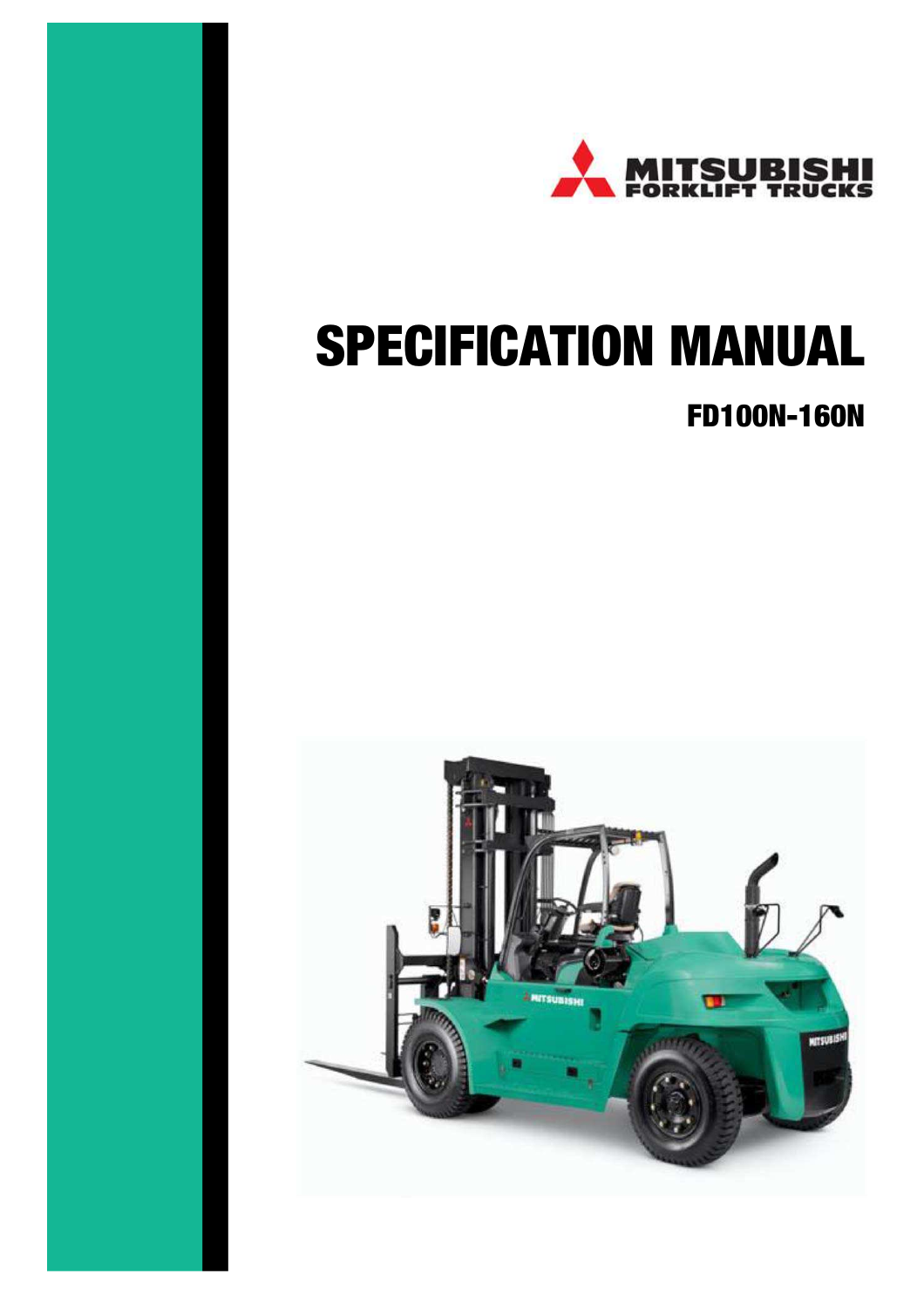

# **Contents**

| 1.1  |  |
|------|--|
|      |  |
|      |  |
| 3.1  |  |
| 3.2  |  |
| 3.3  |  |
| 3.4  |  |
| 3.5  |  |
| 3.6  |  |
| 3.7  |  |
| 3.8  |  |
| 3.9  |  |
| 3.10 |  |
|      |  |
| 41   |  |
| 4.2  |  |
| 4.3  |  |
| 4.4  |  |
|      |  |
| 5.1  |  |
| 5.2  |  |
| 5.3  |  |
| 5.4  |  |
| 5.5  |  |
|      |  |

© Mitsubishi Forklift Trucks 2014. All rights reserved.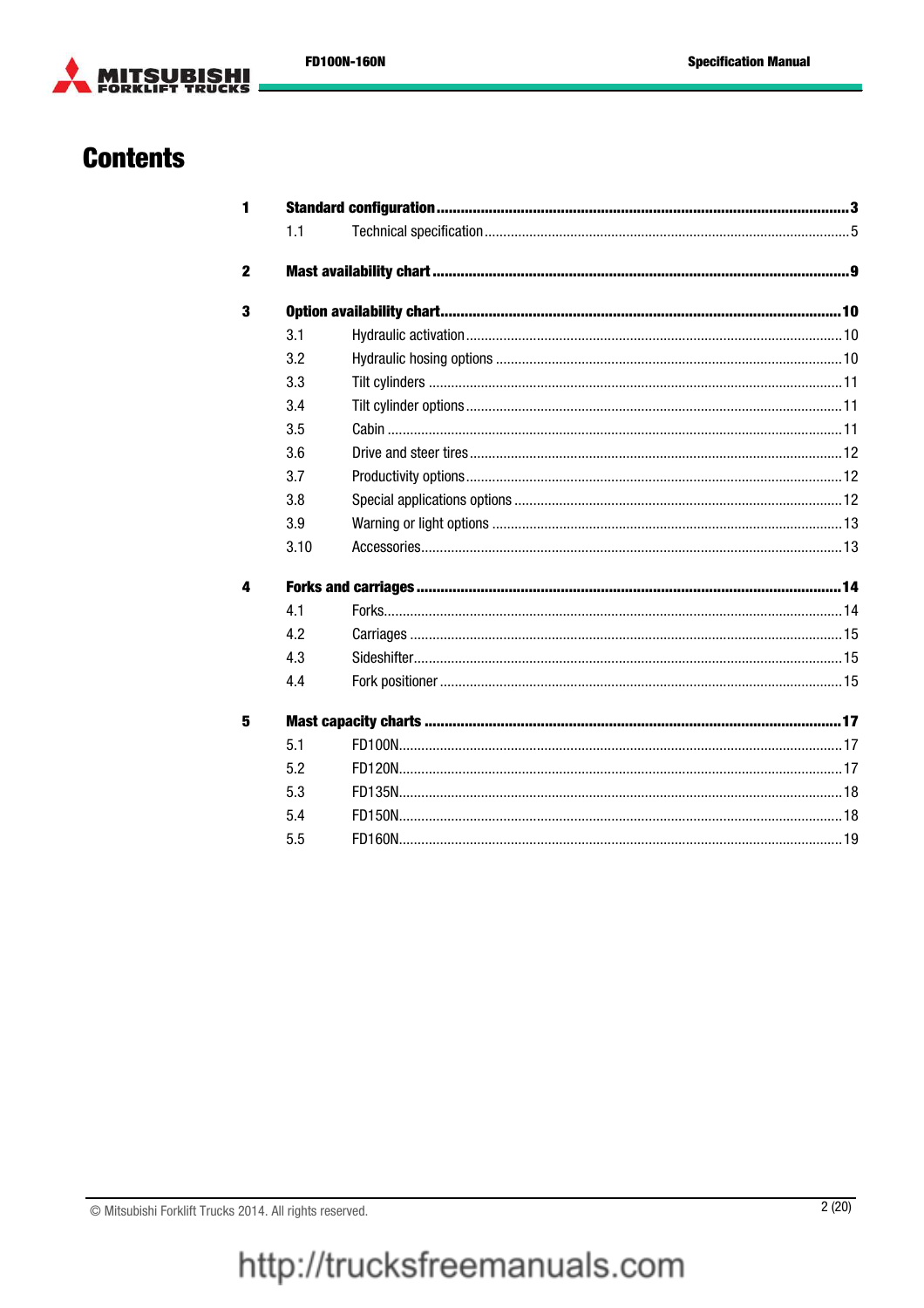



# 1 Standard configuration

|                                                  |            | <b>FD100N</b>                | <b>FD120N</b>                       | <b>FD135N</b>                       | <b>FD150N</b>                       | <b>FD160N</b>                       |
|--------------------------------------------------|------------|------------------------------|-------------------------------------|-------------------------------------|-------------------------------------|-------------------------------------|
| Nominal capacity                                 | t          | 10.0                         | 12.0                                | 13.5                                | 15.0                                | 16.0                                |
| Load centre                                      | mm         | 600                          | 600                                 | 600                                 | 600                                 | 600                                 |
| Fork dimensions (thickness x)<br>width x length) | mm         | 72 x 180 x<br>1,220          | 79 x 180 x<br>1,220                 | 88 x 180 x<br>1,220                 | 88 x 180 x<br>1,220                 | 92x 180 x<br>1,220                  |
| IC engine rated / nominal<br>output to ISO 1585  | kW         | 129                          | 129                                 | 129                                 | 129                                 | 129                                 |
| Front tire dimensions                            | pcs/<br>mm | $10.00 \times 20$ -<br>14 PR | $10.00 \times 20$ -<br>16 PR        | $12.00 \times 20$ -<br><b>18 PR</b> | $12.00 \times 20$ -<br><b>18 PR</b> | $12.00 \times 20$ -<br><b>18 PR</b> |
| Rear tire dimensions                             | pcs/<br>mm | $10.00 \times 20$ -<br>14 PR | $10.00 \times 20$ -<br><b>16 PR</b> | $12.00 \times 20$ -<br><b>18 PR</b> | $12.00 \times 20$ -<br><b>18 PR</b> | $12.00 \times 20$ -<br><b>18 PR</b> |
| Overall width, b1                                | mm         | 2,515                        | 2,515                               | 2,605                               | 2,605                               | 2,635                               |
| Maximum driving speed<br>with/without load       | km/h       | 26.5 / 31.0                  | 25.0 / 31.0                         | 25.5 / 32.0                         | 25.5 / 32.0                         | 24.5 / 31.5                         |

Supplied with:

Perkins 1,204E 4.4L sequential twin turbo in-line 4 cylinder tier 4 interim compliant diesel engine includes:

- Diesel oxidation catalyst (DOC)
- Maintenance-free diesel particulate filter (DPF)
- U.L. approved model

Three speed powershift automatic transmission (3 forward, 3 reverse)

Transmission pressure ports (main, torque converter and clutch)

- 
- 
- 

- 
- 
- 

Engine protection system:

- **Engine coolant temperature cutback**
- Transmission oil temperature cutback
- Engine oil level cutback
- Brake fluid level monitoring
- Periodic maintenance alerts

Tilt steering column with mechanical quick return

Transmission oil cooler Multiple entry point grab bars Air over hydraulic power brakes (10t-13.5t models) Transmission return to neutral for start **Oil cooled wet disc brakes (16t model)** High visibility mast Electronic direction control Bronze mast bushings **Bronze mast bushings Dual-action parking brake handle** Open steps with anti-slip plates Separate brake and inching pedals Designed for maximum runtime Panoramic mirrors mounted on the counterweight Hydrostatic power steering **Exercise 2018** Dual action parking brake handle Double diesel filter **Conventional Cuick and convenient daily service checks**,500 h service

© Mitsubishi Forklift Trucks 2014. All rights reserved. 3 (20)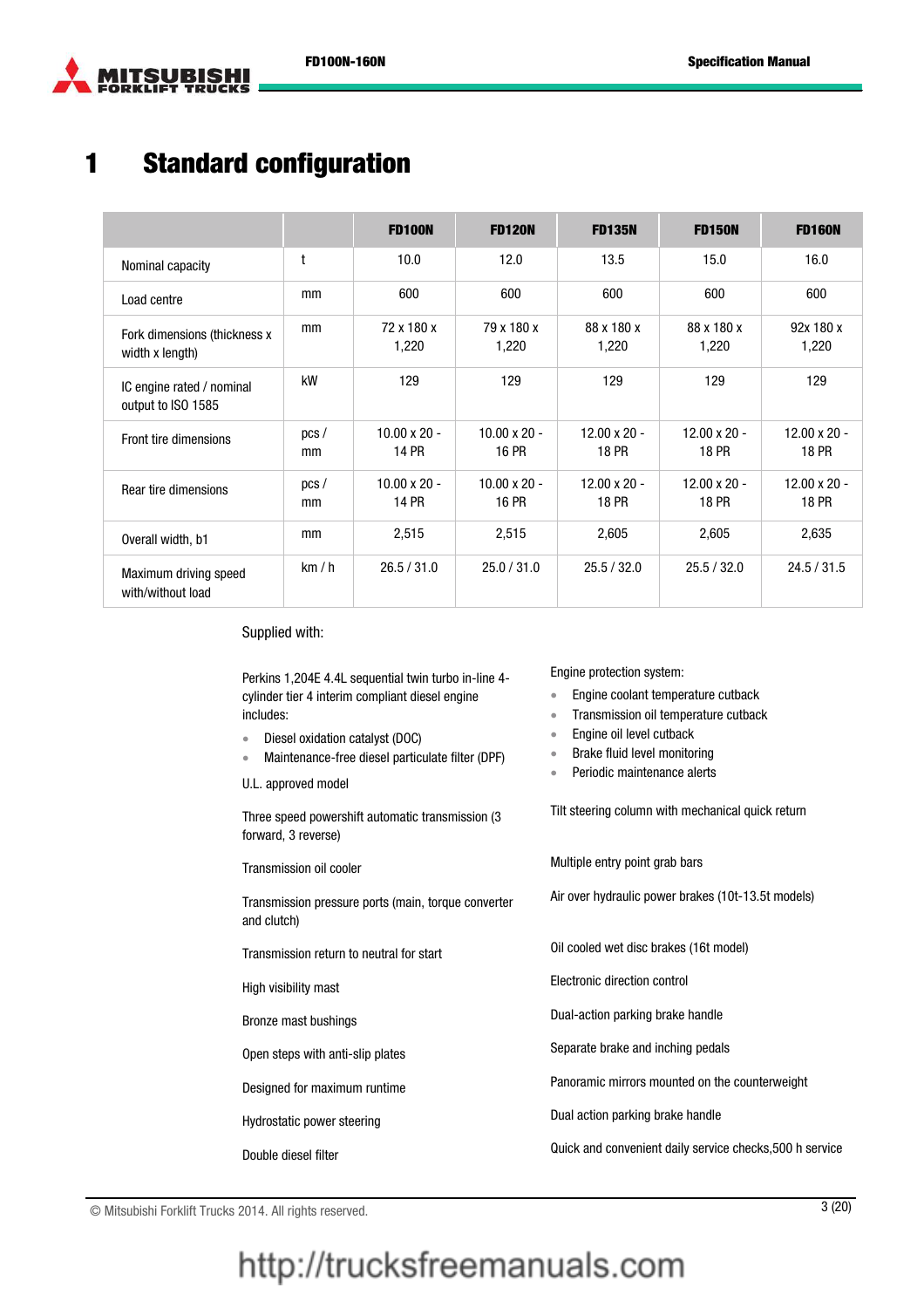

Aluminium core corrugated fin radiator Maintenance-free battery

Isolated (rubber-mounted) key components:

- Hydraulic control valves
- Transmission
- Engine
- Radiator
- Exhaust system
- Secondary lift cylinders on mast

#### Premium LCD/Halogen display:

- Travel direction indicator
- Combination parking brake and brake fluid level warning
- Transmission oil warning
- Engine oil pressure warning
- Radiator coolant level indicator
- Seat belt reminder
- Diagnostic warning
- Alternator (battery charging status) warning
- Transmission interlock indicator
- Mast interlock indicator
- Engine coolant temperature gauge
- Fuel gauge
- Fuel efficiency gauge
- Combination hour meter and on-board diagnostic display
- Service indicator light
- Speedometer and clock display
- Operator passcode functionality

internals

Cyclone air filter **Elevated exhaust** 

Anti-restart ignition key switch Fully insulated steel engine hood

Presence detection system (PDS):

- **Transmission interlock indicator**
- Mast and auxiliary hydraulic lockout
- Parking brake warning
- Seat belt reminder warning

© Mitsubishi Forklift Trucks 2014. All rights reserved. 4 (20)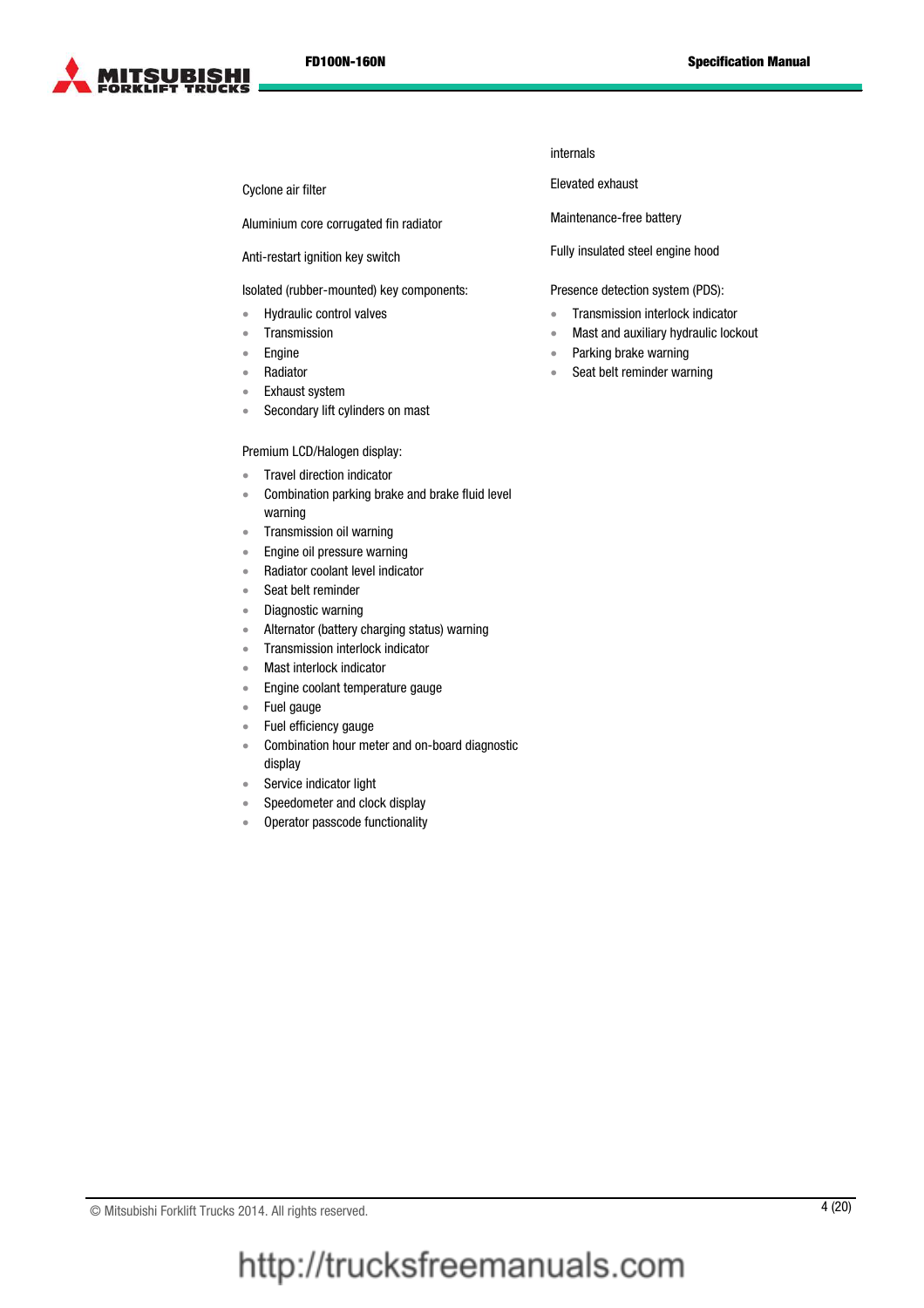

#### 1.1 Technical specification





© Mitsubishi Forklift Trucks 2014. All rights reserved. 5 (20)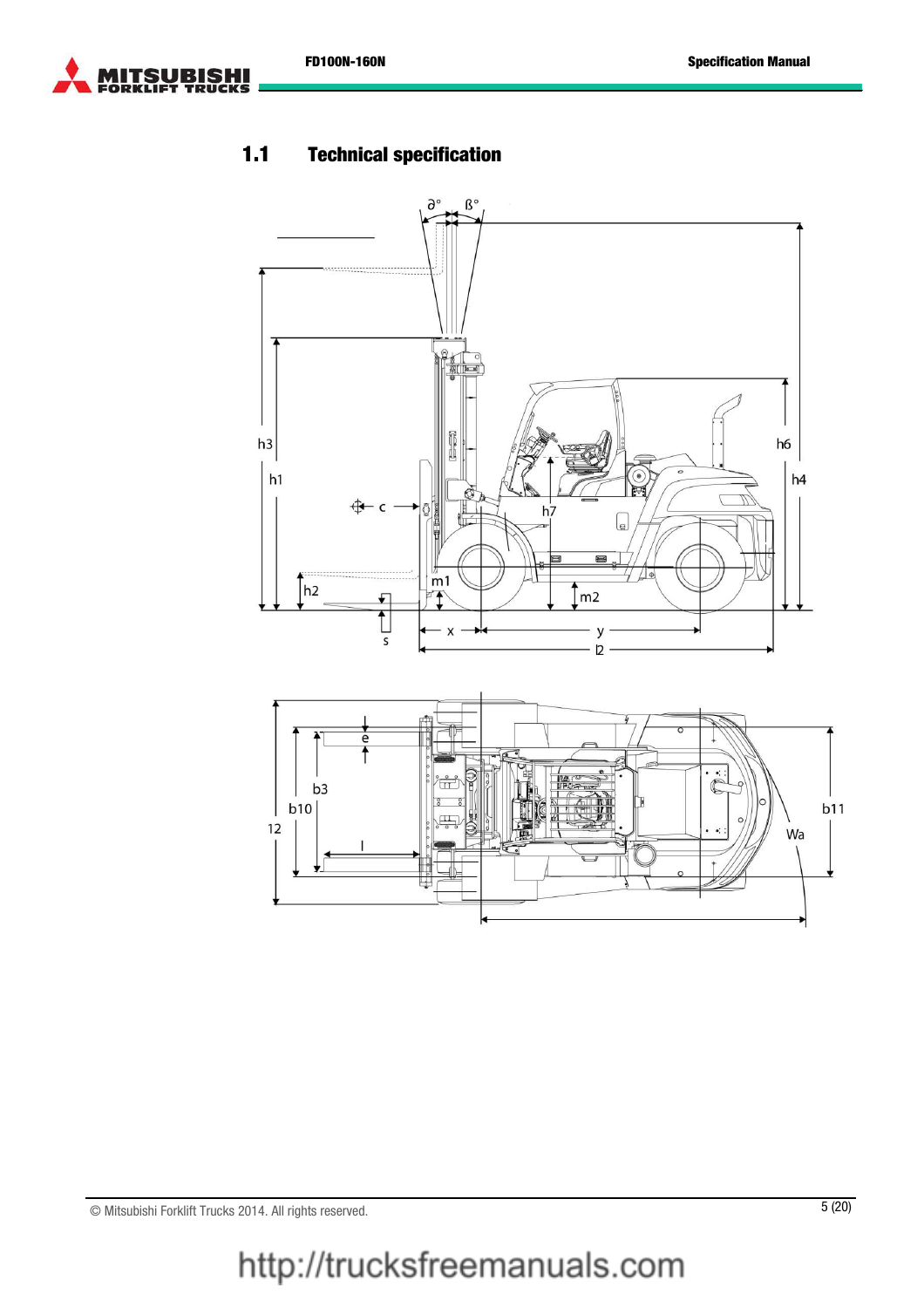

| 1            | <b>IDENTIFICATION</b>                                                                |             |                       |                        |                        |                        |                        |
|--------------|--------------------------------------------------------------------------------------|-------------|-----------------------|------------------------|------------------------|------------------------|------------------------|
| 1.1          | Manufacturer (abbreviation)                                                          |             | Mitsubishi            | Mitsubishi             | Mitsubishi             | <b>Mitsubishi</b>      | Mitsubishi             |
| 1.2          | Manufacturer's model designation                                                     |             | <b>FD100N</b>         | <b>FD120N</b>          | <b>FD135N</b>          | <b>FD150N</b>          | <b>FD160N</b>          |
| 1.3          | Power source: (battery, diesel, LP gas,<br>petrol)                                   |             | Diesel                | <b>Diesel</b>          | Diesel                 | <b>Diesel</b>          | Diesel                 |
| 1.4          | Operator type: pedestrian, (operator)<br>standing, seated                            |             | Seated                | Seated                 | Seated                 | Seated                 | Seated                 |
| 1.5          | Load capacity                                                                        | $Q$ [kg]    | 10,000                | 12,000                 | 13,500                 | 15,000                 | 16,000                 |
| 1.6          | At load centre                                                                       | $c$ [mm]    | 600                   | 600                    | 600                    | 600                    | 600                    |
| 1.8          | Load distance                                                                        | $x$ [mm]    | 770                   | 780                    | 800                    | 805                    | 820                    |
| 1.9          | Wheel base                                                                           | $y$ [mm]    | 2,800                 | 2,800                  | 2,800                  | 3,100                  | 3,300                  |
| $\mathbf{2}$ | <b>WEIGHTS</b>                                                                       |             |                       |                        |                        |                        |                        |
| 2.1          | Truck weight, without load / including<br>battery (simplex mast, lowest lift height) | [kg]        | 14,610                | 15,860                 | 17,480                 | 18,050                 | 18,940                 |
| 2.2          | Axle loading with maximum load,<br>front/rear (simplex mast, lowest lift height)     | [kg]        | 22,150 /<br>2,460     | 25.130 /<br>2,730      | 27,940 /<br>3,040      | 30.055/<br>2,995       | 31,895 /<br>3,045      |
| 2.3          | Axle loading without load, front/rear<br>(simplex mast, lowest lift height)          | $[kg]$      | 7,260/<br>7,350       | 7,230/<br>8,630        | 7,700/<br>9,780        | 8,260 /<br>9,790       | 9,025/<br>9,915        |
| $\mathbf 3$  | <b>WHEELS AND DRIVE TRAIN</b>                                                        |             |                       |                        |                        |                        |                        |
| 3.1          | Tyre type: V=solid, L=pneumatic,<br>SE=solid pneumatic - front/rear                  |             | L                     | L                      | L                      | L                      | L                      |
| 3.2          | Tyre dimensions, front                                                               |             | 10.00 x<br>20-14 PR   | 10.00 x 20<br>$-16$ PR | 12.00 x 20<br>$-18$ PR | 12.00 x 20<br>$-18$ PR | 12.00 x 20<br>$-18$ PR |
| 3.3          | Tyre dimensions, rear                                                                |             | 10.00 x 20<br>- 14 PR | 10.00 x 20<br>$-16$ PR | 12.00 x 20<br>$-18$ PR | 12.00 x 20<br>- 18 PR  | 12.00 x 20<br>$-18$ PR |
| 3.5          | Number of wheels, front/rear (x=driven)                                              |             | 4X/2                  | 4X/2                   | 4X/2                   | 4x/2                   | 4X/2                   |
| 3.6          | Track width (centre of tyres), front                                                 | b10<br>[mm] | 1.900                 | 1.900                  | 1.905                  | 1.905                  | 1,905                  |
| 3.7          | Track width (centre of tyres), rear                                                  | b11<br>[mm] | 1,965                 | 1,965                  | 1,925                  | 1,925                  | 1,890                  |

© Mitsubishi Forklift Trucks 2014. All rights reserved. 6 (20)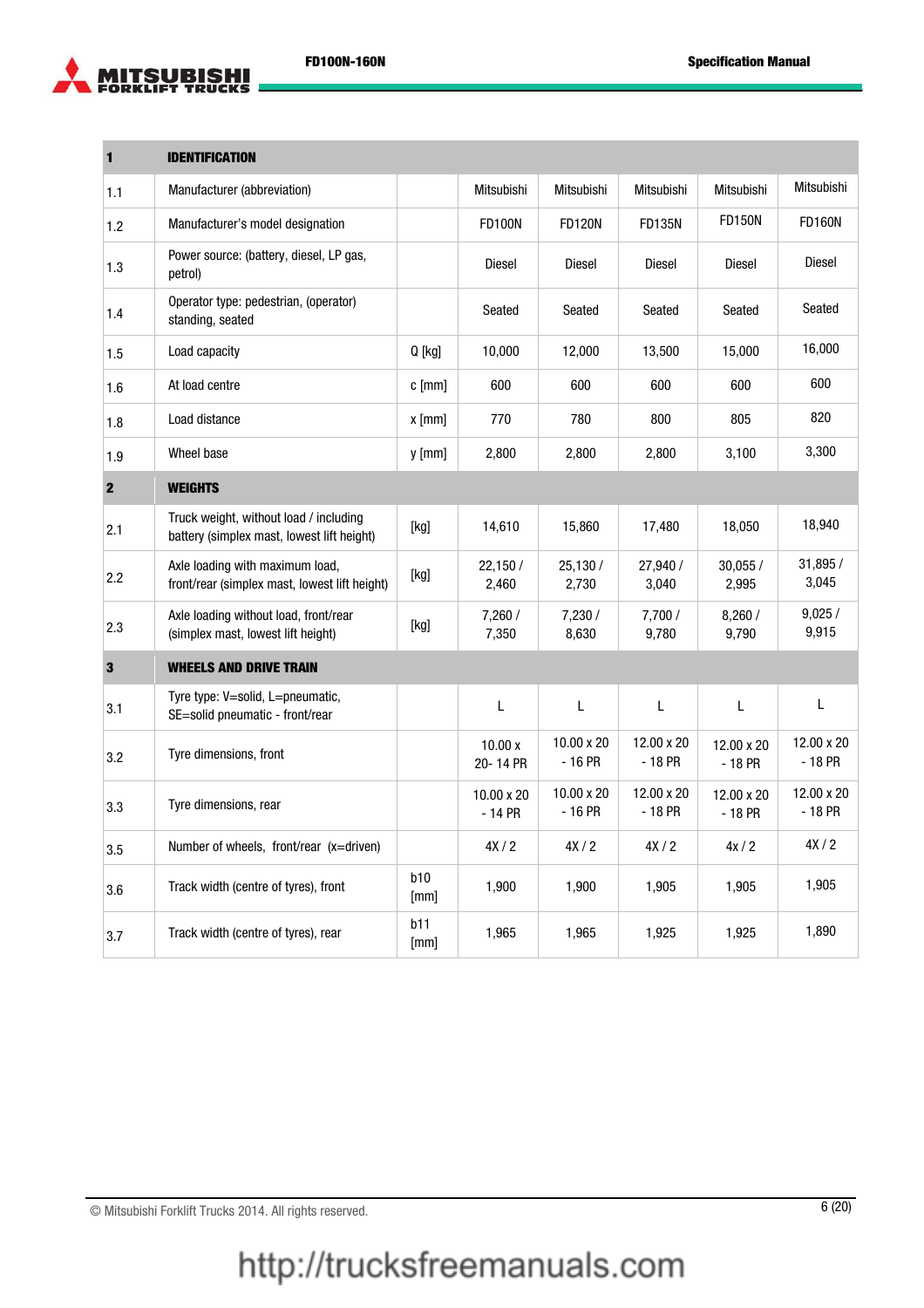

| 4      | <b>DIMENSIONS</b>                                                     |                      |                     |                     |                     |                     |                    |
|--------|-----------------------------------------------------------------------|----------------------|---------------------|---------------------|---------------------|---------------------|--------------------|
| 4.1    | Mast tilt, forwards/backwards                                         | $\partial/B$ $\circ$ | 15/12               | 15/12               | 15/12               | 15/12               | 15/12              |
| 4.2    | Height with mast lowered (see tables)                                 | h1<br>[mm]           | 3087                | 3087                | 3332                | 3,332               | 3530               |
| 4.3    | Free lift (see tables)                                                | h2<br>[mm]           | 72                  | 72                  | 88                  | 88                  | 92                 |
| 4.4    | Lift height (see tables)                                              | h3<br>[mm]           | 3,072               | 3,072               | 3,088               | 3,088               | 3,092              |
| 4.5    | Overall height with mast raised                                       | h4<br>[mm]           | 4,486               | 4,486               | 4,927               | 4,927               | 4,927              |
| 4.7    | Height to top of overhead guard                                       | h6<br>[mm]           | 3,015               | 3,020               | 3,060               | 3,060               | 3,060              |
| 4.8    | Seat height                                                           | h7<br>[mm]           | 1,915               | 1,915               | 1,960               | 1,960               | 1,960              |
| 4.12   | Tow coupling height                                                   | h10<br>[mm]          | 695                 | 695                 | 740                 | 735                 | 735                |
| 4.19   | Overall length                                                        | $\mathsf{I}$<br>[mm] | 5,530               | 5,610               | 5,755               | 6,060               | 6,275              |
| 4.20   | Length to fork face (includes fork<br>thickness)                      | $ 2\rangle$<br>[mm]  | 4,310               | 4,390               | 4,535               | 4,840               | 5,055              |
| 4.21   | Overall width                                                         | b1<br>[mm]           | 2,515               | 2,515               | 2,605               | 2,605               | 2,635              |
| 4.22   | Fork dimensions (thickness, width, length)                            | s/e/l<br>[mm]        | 72 x 180 x<br>1,220 | 79 x 180 x<br>1,220 | 88 x 180 x<br>1,220 | 88 x 180 x<br>1,220 | 92x 180 x<br>1,220 |
| 4.23   | Fork carriage to DIN 15 173 A/B/no                                    |                      | no                  | no                  | no                  | no                  | no                 |
| 4.24   | Fork carriage width                                                   | b3<br>[mm]           | 2,010               | 2,010               | 2,260               | 2,280               | 2,280              |
| 4.31   | Ground clearance under mast, with load                                | m1<br>[mm]           | 260                 | 260                 | 305                 | 300                 | 300                |
| 4.32   | Ground clearance at centre of wheelbase,<br>with load (forks lowered) | m2<br>[mm]           | 310                 | 310                 | 355                 | 355                 | 355                |
| 4.33/a | Working aisle width with 1000 x1200 mm<br>pallets, crosswise          | Ast<br>[mm]          | 5,970               | 6,040               | 6,160               | 6,555               | 6,835              |
| 4.34/a | Working aisle width with 800 x1200 mm<br>pallets, lengthwise          | Ast<br>[mm]          | 6,170               | 6,240               | 6,360               | 6,755               | 7,035              |
| 4.35   | Turning circle radius                                                 | Wa<br>[mm]           | 4,000               | 4,060               | 4,160               | 4,550               | 4,550              |
| 4.36   | Minimum distance between centers of<br>rotation                       | b13<br>[mm]          | 1,565               | 1,565               | 1,565               | 1,815               | 2,000              |

© Mitsubishi Forklift Trucks 2014. All rights reserved. 7 (20)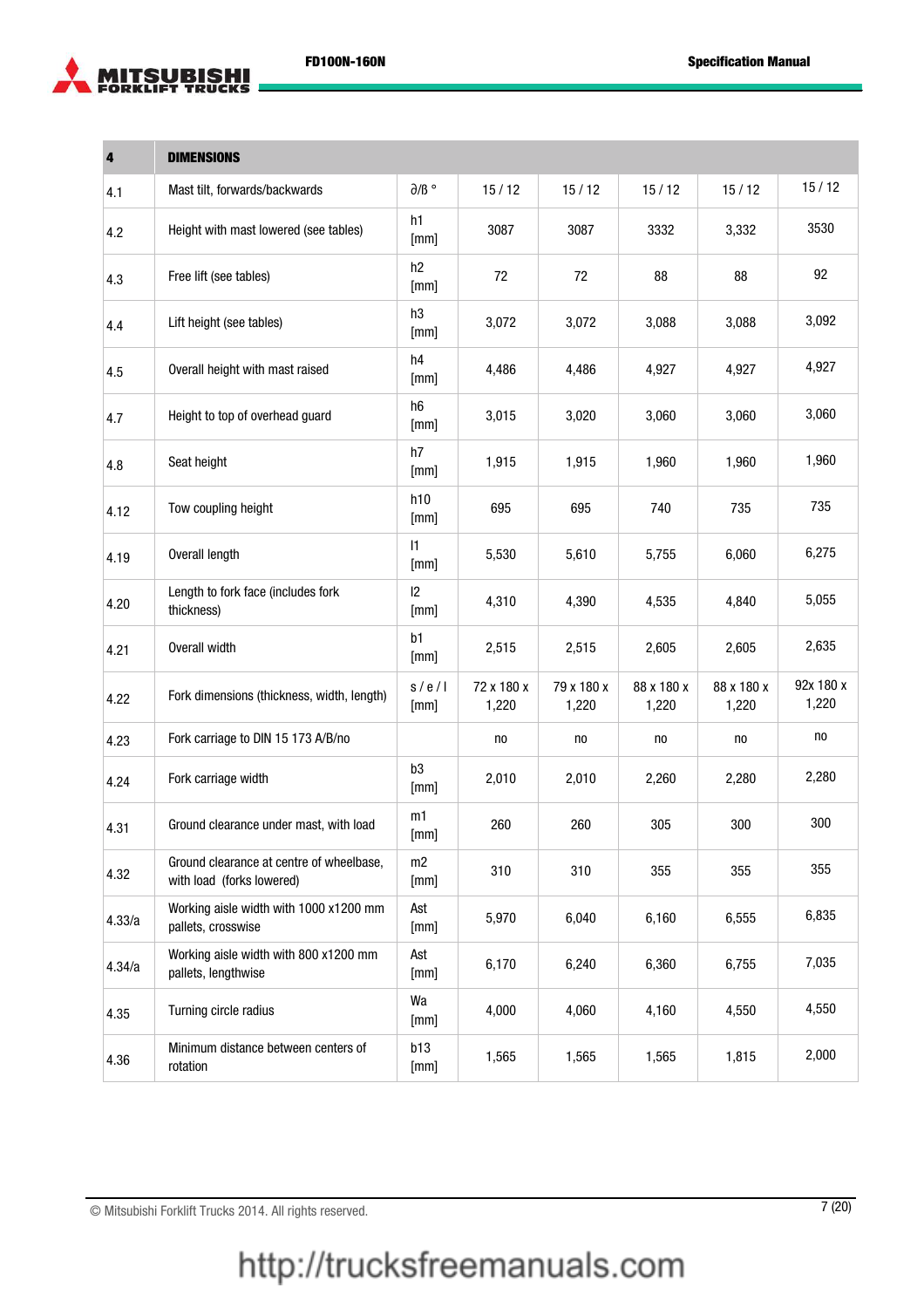

| $5\phantom{1}$          | <b>PERFORMANCE</b>                                          |                    |                          |                          |                          |                          |                          |
|-------------------------|-------------------------------------------------------------|--------------------|--------------------------|--------------------------|--------------------------|--------------------------|--------------------------|
| 5.1                     | Travel speed, with/without load                             | [km/h]             | 26.5/<br>31.0            | 25.0/<br>31.0            | 25.5/<br>32.0            | 25.0/<br>32.0            | 24.5/<br>31.5            |
| 5.2                     | Lifting speed, with/without load                            | [m/s]              | 0.41/<br>0.44            | 0.41/<br>0.44            | 0.34/<br>0.37            | 0.34/<br>0.37            | 0.32/<br>0.34            |
| 5.3                     | Lowering speed, with/without load                           | [m/s]              | 0.45/<br>0.47            | 0.45/<br>0.47            | 0.45/<br>0.48            | 0.45/<br>0.48            | 0.41/<br>0.44            |
| 5.5                     | Rated drawbar pull, with/without load                       | $[{\sf N}]$        | 107,000 /<br>34,000      | 121,000 /<br>33,000      | 110,000 /<br>35,000      | 110,000 /<br>38,000      | 109,000 /<br>42,000      |
| 5.7                     | Gradeability, with/without load                             | [%]                | 42.1/<br>21.7            | 42.2/<br>19.7            | 38.9/<br>18.8            | 36.2/<br>20.0            | 33.4/<br>21.1            |
| 5.10                    | Service brakes<br>(mechanical/hydraulic/electric/pneumatic) |                    | Pneum./<br>Hydr.         | Pneum./<br>Hydr.         | Pneum. /<br>Hydr.        | Pneum./<br>Hydr.-        | Pneum./<br>Hydr.         |
| $\overline{\mathbf{z}}$ | <b>IC ENGINE</b>                                            |                    |                          |                          |                          |                          |                          |
| 7.1                     | Manufacturer / Type                                         |                    | Perkins<br>1204E         | Perkins<br>1204E         | Perkins<br>1204E         | Perkins<br>1204E         | Perkins<br>1204E         |
| 7.2                     | Rated output B to ISO 1585                                  | [kW]               | 129                      | 129                      | 129                      | 129                      | 129                      |
| 7.3                     | Rated speed to DIN 70 020                                   | [rpm]              | 2,200                    | 2,200                    | 2,200                    | 2200                     | 2,200                    |
| 7.4                     | Number of cylinders / cubic capacity                        | [cm <sup>3</sup> ] | 4/4.400                  | 4/4.400                  | 4/4.400                  | 4/4.400                  | 4/4.400                  |
| 7.5                     | Fuel consumption according to VDI cycle                     | [1/h/<br>kg/h]     |                          | $\overline{\phantom{a}}$ | $\overline{\phantom{a}}$ | $\overline{\phantom{a}}$ |                          |
| $\pmb{8}$               | <b>OTHER</b>                                                |                    |                          |                          |                          |                          |                          |
| 8.1                     | Type of drive control                                       |                    | Powershift<br>/3         | Powershift<br>/3         | Powershift<br>/3         | Powershift<br>/3         | Powershift<br>/3         |
| 8.2                     | Maximum operating pressure for<br>attachments               | [bar]              | 170                      | 170                      | 170                      | 170                      | 170                      |
| 8.3                     | Oil flow for attachments                                    | [1/min]            | $\overline{\phantom{a}}$ | $\overline{\phantom{a}}$ | $\overline{\phantom{0}}$ | $\overline{\phantom{0}}$ | $\overline{\phantom{a}}$ |
| 8.4                     | Noise level, mean value at operator's ear                   | [dB(A)]            | 85                       | 85                       | 85                       | 85                       | 85                       |
| 8.5                     | Towing coupling design / DIN type, ref.                     |                    | Pin                      | Pin                      | Pin                      | Pin                      | Pin                      |
|                         | Manufacturer reserves the right to make technical changes.  |                    |                          |                          |                          | $c \epsilon$             | ISO 9001                 |

© Mitsubishi Forklift Trucks 2014. All rights reserved. 8 (20)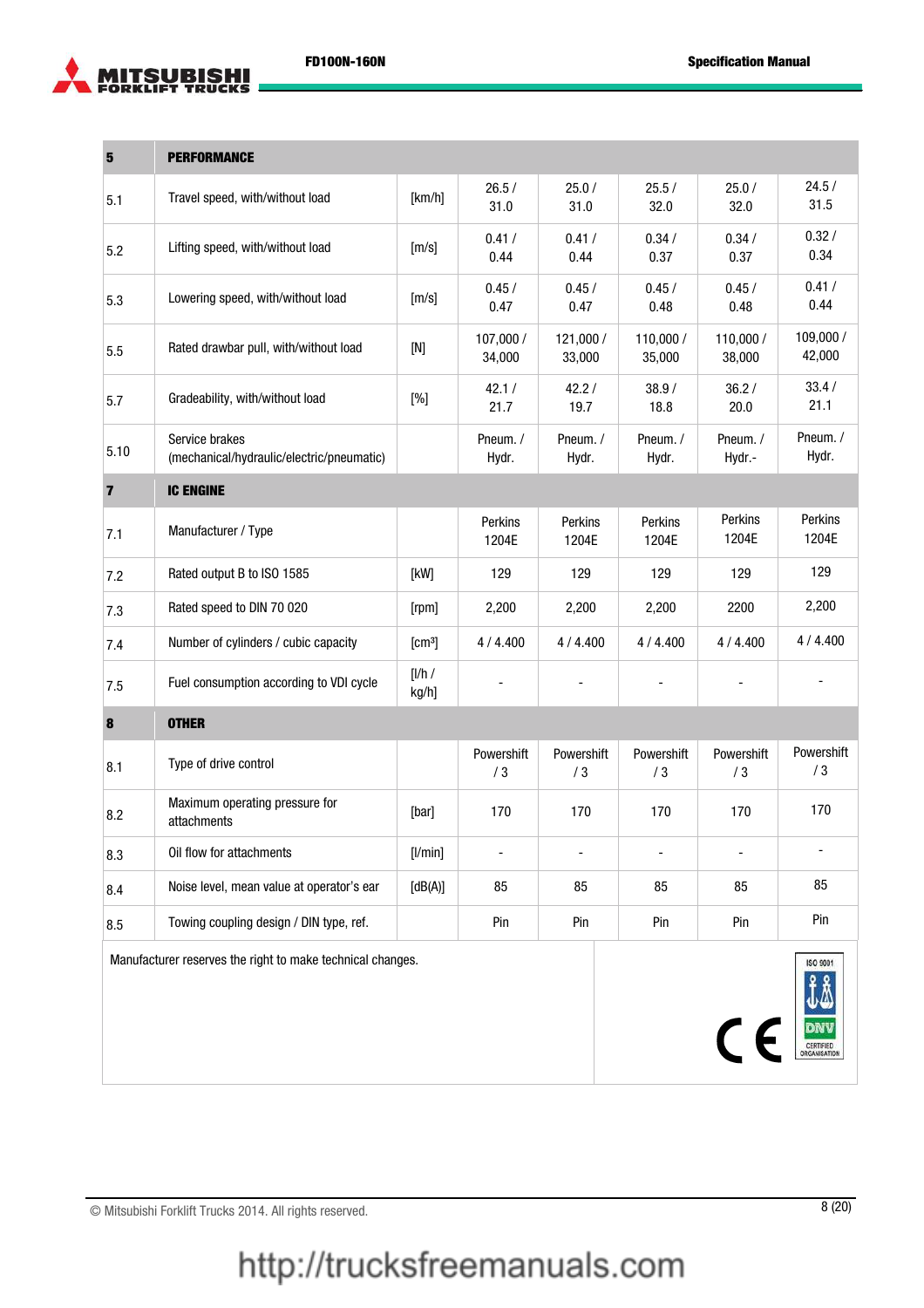

# 2 Mast availability chart

| Standard equipment |
|--------------------|
| Available option   |

|                | <b>CODE</b> | <b>FD100N</b> | <b>FD120N</b> | <b>FD135N</b> | <b>FD150N</b> | <b>FD160N</b> |
|----------------|-------------|---------------|---------------|---------------|---------------|---------------|
| <b>Simplex</b> | 2SP300      | $\bullet$     | ٠             |               | $\bullet$     |               |
|                | 2SP350      | $\bullet$     | $\bullet$     | $\bullet$     | $\bullet$     |               |
|                | 2SP370      | $\bullet$     | $\bullet$     |               | $\bullet$     |               |
|                | 2SP400      | $\bullet$     | $\bullet$     |               |               |               |
|                | 2SP450      |               | $\bullet$     | $\bullet$     | $\bullet$     |               |
|                | 2SP500      | $\bullet$     | $\bullet$     | $\bullet$     | $\bullet$     |               |
|                | 2SP550      | $\bullet$     | ٠             |               |               |               |
|                | 2SP600      |               | $\bullet$     | $\bullet$     | $\bullet$     |               |
|                | 2SP660      |               |               |               |               |               |

© Mitsubishi Forklift Trucks 2014. All rights reserved. 9 (20)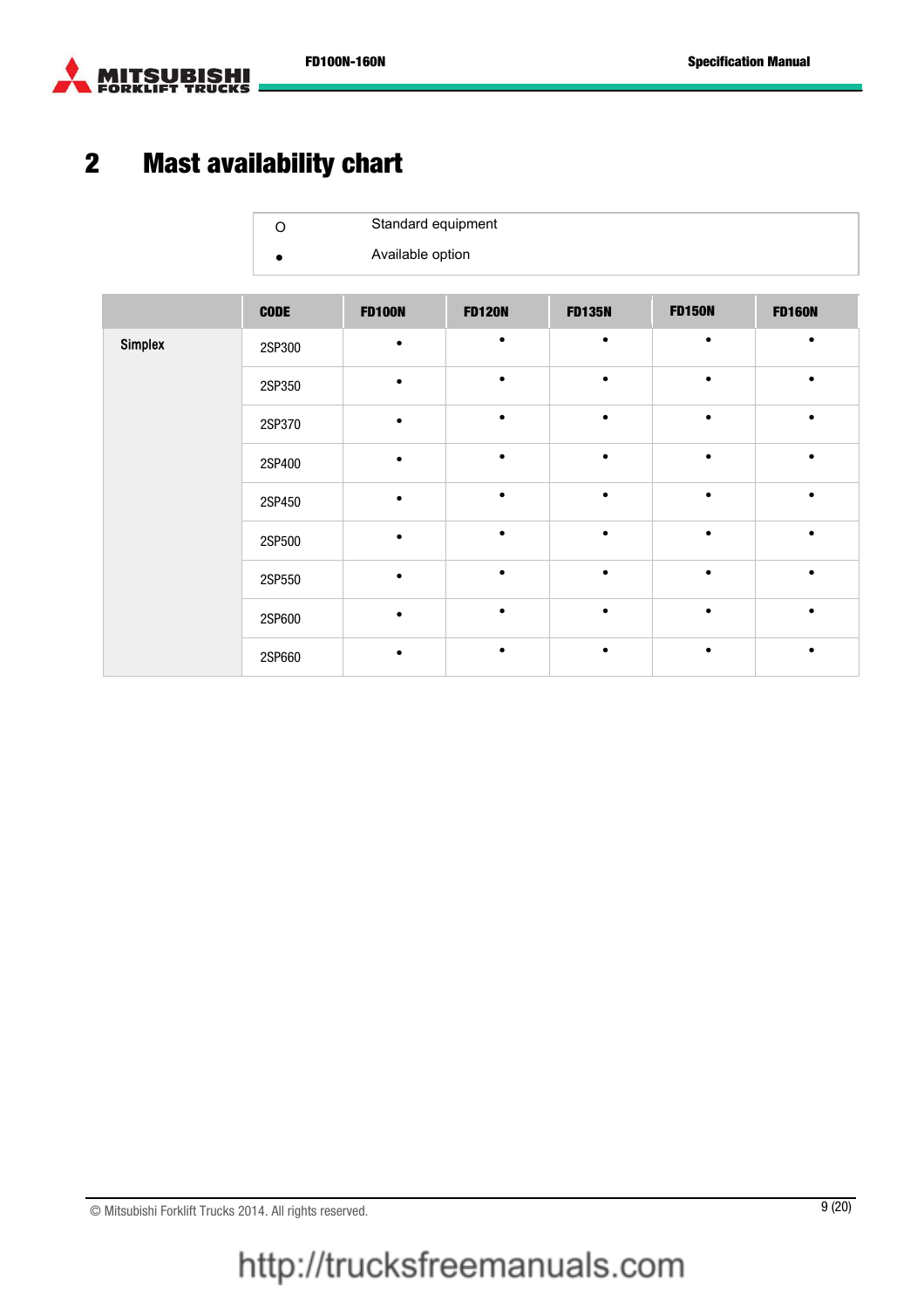

## 3 Option availability chart



NOTE: Refer to the Option Manual for option specifications!

| Standard equipment |
|--------------------|
| Available option   |
| Not available      |

#### 3.1 Hydraulic activation

|                                         | <b>CODE</b> | <b>FD100N</b> | <b>FD120N</b> | <b>FD135N</b> | <b>FD150N</b> | <b>FD160N</b> |
|-----------------------------------------|-------------|---------------|---------------|---------------|---------------|---------------|
| 3-section valve with fingertip controls | 3V/FC       | $\Omega$      | O             | $\circ$       | $\circ$       | $\Omega$      |
| 3-section valve with seat side levers   | 3V/MC       |               |               | $\bullet$     |               |               |
| 4-section valve with fingertip controls | 4V/FC       |               |               | $\bullet$     |               |               |
| 4-section valve with seat side levers   | 4V/MC       |               |               |               |               |               |
| 5-section valve with fingertip controls | 5V/FC       |               |               |               |               |               |
| 5-section valve with seat side levers   | 5V/MC       |               |               |               |               |               |

#### 3.2 Hydraulic hosing options

|                        | <b>CODE</b> | <b>FD100N</b> | <b>FD120N</b> | <b>FD135N</b> | <b>FD150N</b> | <b>FD160N</b> |
|------------------------|-------------|---------------|---------------|---------------|---------------|---------------|
| Single function hosing | 3V/PS       |               |               |               |               |               |
| Dual function hosing   | 4V/PS       |               |               |               |               |               |
| Tri function hosing    | 5V/PS       |               |               |               |               |               |

© Mitsubishi Forklift Trucks 2014. All rights reserved. 10 (20)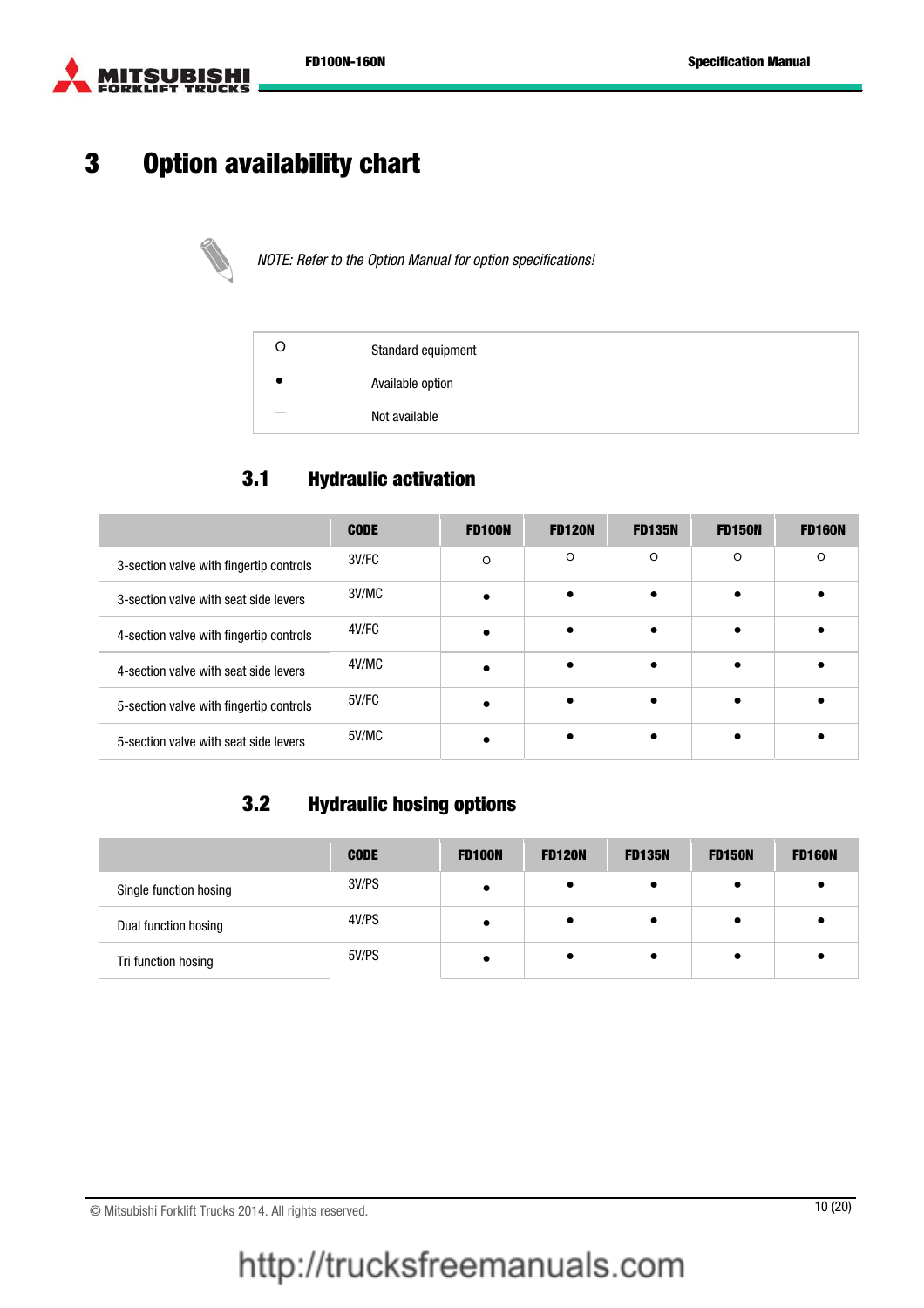



#### 3.3 Tilt cylinders

|                                                                                           | <b>CODE</b> | <b>FD100N</b> | <b>FD120N</b> | <b>FD135N</b> | <b>FD150N</b> | <b>FD160N</b> |
|-------------------------------------------------------------------------------------------|-------------|---------------|---------------|---------------|---------------|---------------|
| 15° forward / 12° back tilt cylinders<br>Only for use with masts with<br>$h3 < 5,560$ mm. | $15 - 12$   |               |               |               |               |               |
| $6^{\circ}$ forward / $6^{\circ}$ back tilt cylinders                                     | 6 - 6       |               |               |               |               |               |

### 3.4 Tilt cylinder options

|                                                                                      | <b>CODE</b> | <b>FD100N</b> | <b>FD120N</b> | <b>FD135N</b> | <b>FD150N</b> | <b>FD160N</b> |
|--------------------------------------------------------------------------------------|-------------|---------------|---------------|---------------|---------------|---------------|
| Tilt cylinder boot kit<br>Only for use with 15° forward / 12°<br>back tilt cylinders | T/BT        |               |               |               |               |               |

### 3.5 Cabin

|                  | <b>CODE</b>  | <b>FD100N</b> | <b>FD120N</b> | <b>FD135N</b> | <b>FD150N</b> | <b>FD160N</b> |
|------------------|--------------|---------------|---------------|---------------|---------------|---------------|
| Front windshield | $FR+TP$      |               |               | $\bullet$     | $\epsilon$    |               |
| Rear windshield  | <b>REAR</b>  |               |               |               |               |               |
| Steel doors      | STL/D        |               |               | $\bullet$     | $\bullet$     |               |
| PVC doors        | PVC/D        |               |               | $\bullet$     |               |               |
| Air conditioning | <b>AIRCO</b> |               |               | $\bullet$     |               |               |

# http://trucksfreemanuals.com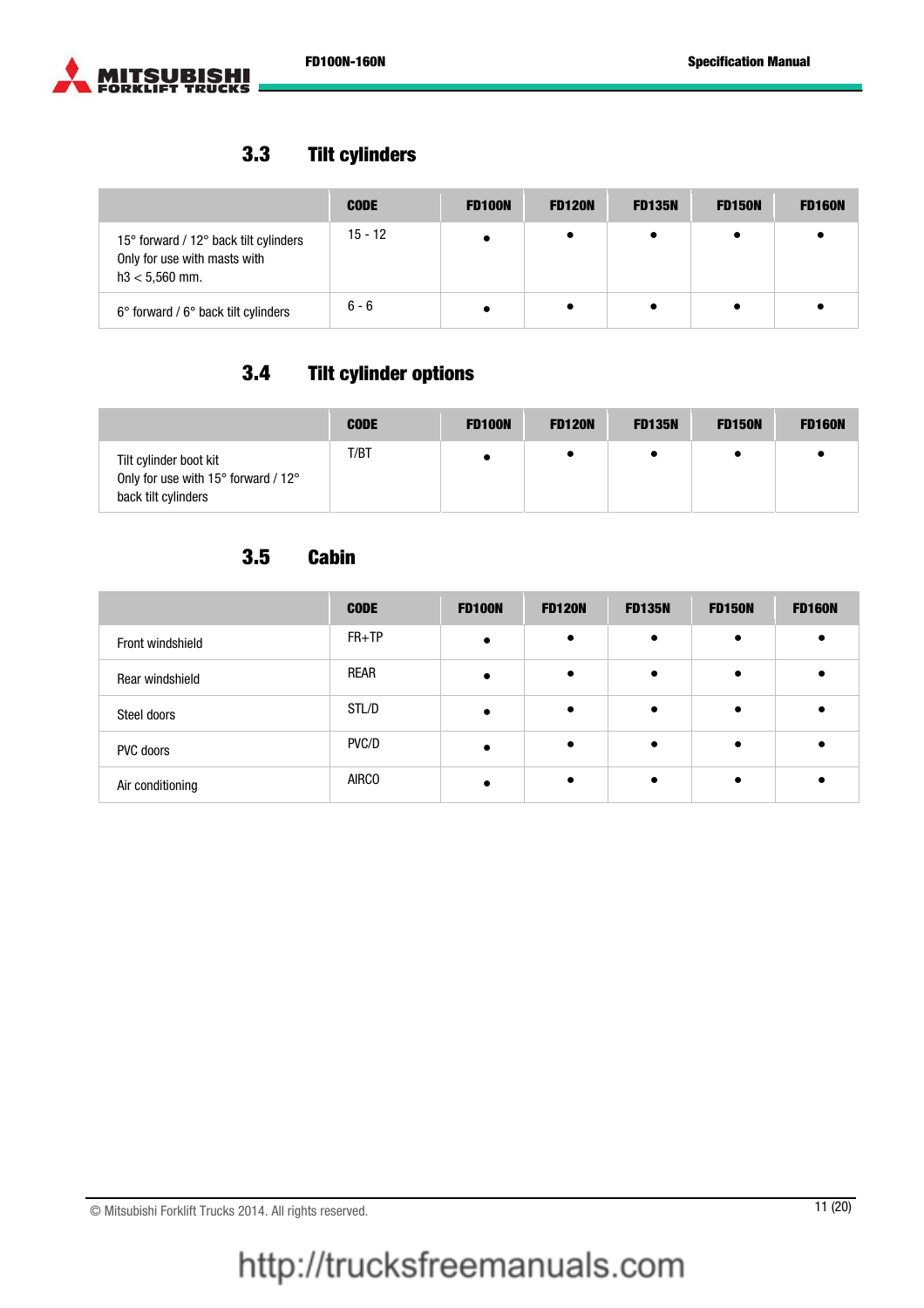

#### 3.6 Drive and steer tires

|                                                                      | <b>CODE</b> | <b>FD100N</b> | <b>FD120N</b> | <b>FD135N</b> | <b>FD150N</b> | <b>FD160N</b> |
|----------------------------------------------------------------------|-------------|---------------|---------------|---------------|---------------|---------------|
| Air-filled pneumatic dual drive / single<br>steer tires (10-20-14PR) | LD/LS       | O             |               |               |               |               |
| Air-Filled Pneumatic Dual Drive / Single<br>Steer Tires (10-20-16PR) | LD/LS       |               | $\circ$       |               |               |               |
| Air-Filled Pneumatic Dual Drive / Single<br>Steer Tires (12-20-18PR) | LD/LS       |               |               | $\circ$       | $\Omega$      | $\Omega$      |
| Solid Pneumatic Dual Drive / Single<br>Steer Tires, 10-20            | UD/US       |               |               |               |               |               |
| Solid Pneumatic Dual Drive / Single<br>Steer Tires, 12-20            | UD/US       |               |               |               |               |               |

#### 3.7 Productivity options

|                                                              | <b>CODE</b> | <b>FD100N</b> | <b>FD120N</b> | <b>FD135N</b> | <b>FD150N</b> | <b>FD160N</b> |
|--------------------------------------------------------------|-------------|---------------|---------------|---------------|---------------|---------------|
| Oil cooled wet disk brakes (includes<br>controlled rollback) | <b>WDB</b>  |               |               |               |               |               |

#### 3.8 Special applications options

|                                                      | <b>CODE</b>  | <b>FD100N</b> | <b>FD120N</b> | <b>FD135N</b> | <b>FD150N</b> | <b>FD160N</b> |
|------------------------------------------------------|--------------|---------------|---------------|---------------|---------------|---------------|
| Dual element air cleaner                             | CYC/D        |               |               | $\bullet$     | $\epsilon$    |               |
| Dust-proof front axle breather                       | <b>B/FAX</b> |               |               |               |               |               |
| Underbelly screen kit                                | U/COV        |               |               | $\bullet$     |               |               |
| Elevated air intake pre-cleaner - OHG<br>leg mounted | <b>PRCL</b>  |               |               |               |               |               |
| Lockable fuel cap with key                           | F/CAP        |               |               |               |               |               |

© Mitsubishi Forklift Trucks 2014. All rights reserved. 12 (20)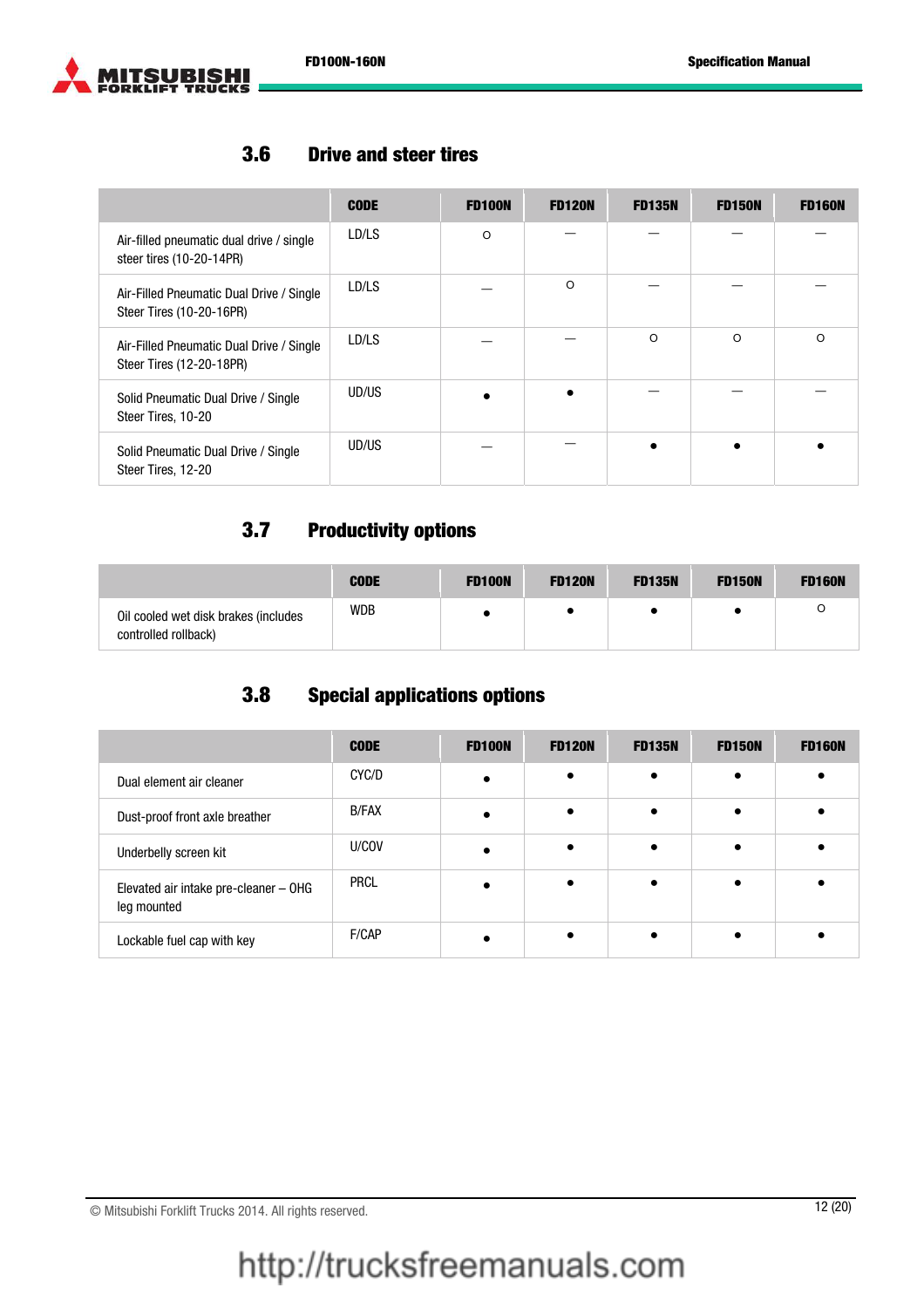

#### 3.9 Warning or light options

|                                                                  | <b>CODE</b>     | <b>FD100N</b> | <b>FD120N</b> | <b>FD135N</b> | <b>FD150N</b> | <b>FD160N</b> |
|------------------------------------------------------------------|-----------------|---------------|---------------|---------------|---------------|---------------|
| Work lights on the rear of the overhead<br>guard                 | <b>WRKL/R</b>   |               | $\bullet$     | $\bullet$     |               |               |
| Work lights mounted on the fender                                | <b>WRKL/FEN</b> |               |               | $\bullet$     |               |               |
| Two rear halogen working lights,<br>mounted on the counterweight | <b>WRKL/CW</b>  |               |               |               |               |               |
| Amber strobe light                                               | <b>STRB</b>     |               |               |               |               |               |
| Red strobe light                                                 | STRB/R          |               |               | $\bullet$     |               |               |
| Air horn                                                         | <b>AIRHORN</b>  |               |               |               |               |               |
| Engine shut-down system                                          | ESS             |               | $\bullet$     | $\bullet$     |               |               |
| Seat belt ignition interlock                                     | <b>SBI</b>      |               |               |               |               |               |
| Air cleaner service indicator                                    | <b>ACS</b>      |               |               |               |               |               |

#### 3.10 Accessories

|                                                           | <b>CODE</b>   | <b>FD100N</b> | <b>FD120N</b> | <b>FD135N</b> | <b>FD150N</b> | <b>FD160N</b> |
|-----------------------------------------------------------|---------------|---------------|---------------|---------------|---------------|---------------|
| Drawbar pin                                               | <b>TOWPIN</b> | O             | $\circ$       | $\circ$       | $\Omega$      | $\Omega$      |
| Dual panoramic rear view mirror kit<br>(fender mounted)   | <b>RVM/F</b>  |               |               |               |               |               |
| Single panoramic rear view mirror (OHG<br>center mounted) | RVM/C         |               | $\bullet$     | $\epsilon$    |               |               |
| Fire extinguisher - overhead guard<br>mounted             | <b>FIRE</b>   |               | $\bullet$     |               |               |               |
| Lifting eyes, counterweight mounted                       | W/HOK         |               |               |               |               |               |
| Lifting eyes, mast mounted                                | M/HOK         |               |               |               |               |               |

© Mitsubishi Forklift Trucks 2014. All rights reserved. 13 (20)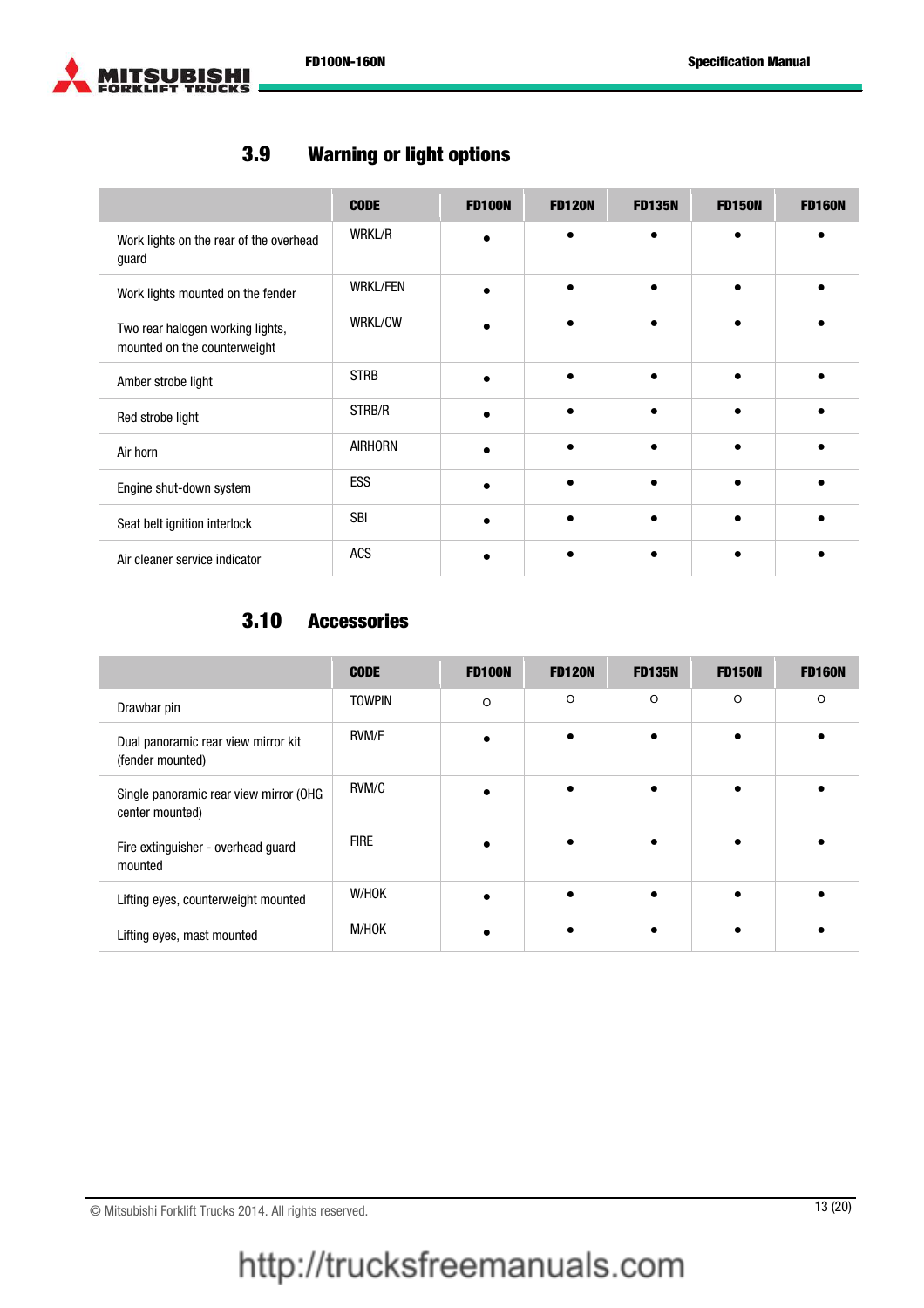

# 4 Forks and carriages

| Standard equipment |
|--------------------|
| Available option   |
| Not available      |

#### 4.1 Forks

| <b>FORK SIZE [mm]</b> | <b>FORK</b><br><b>LENGTH</b><br>[mm] | <b>CODE</b> | <b>FD100N</b>            | <b>FD120N</b>            | <b>FD135N</b>            | <b>FD150N</b>            | <b>FD160N</b> |
|-----------------------|--------------------------------------|-------------|--------------------------|--------------------------|--------------------------|--------------------------|---------------|
| 72 x 180              | 1,220                                | S1220       | $\bullet$                |                          |                          |                          |               |
| 79 x 180              | 1,220                                | S1220/L     |                          | $\bullet$                |                          |                          |               |
| 88 x 180              | 1,220                                | S1220       |                          |                          | $\bullet$                | $\bullet$                |               |
| 92 x 180              | 1,220                                | S1220       | $\overline{\phantom{0}}$ | —                        |                          | $\overline{\phantom{0}}$ | $\bullet$     |
| 72 x 180              | 1,520                                | S1520       | $\bullet$                |                          |                          |                          |               |
| 79 x 180              | 1,520                                | S1520/L     | $\overline{\phantom{0}}$ | $\bullet$                |                          |                          |               |
| 88 x 180              | 1,520                                | S1520       | $\overline{\phantom{0}}$ |                          | $\bullet$                | $\bullet$                |               |
| 92 x 180              | 1,520                                | S1520       | $\overline{\phantom{0}}$ | —                        | $\overline{\phantom{0}}$ | $\overline{\phantom{0}}$ | $\bullet$     |
| 72 x 180              | 1,820                                | S1820       | $\bullet$                |                          |                          |                          |               |
| 79 x 180              | 1,820                                | S1820/L     |                          | $\bullet$                |                          |                          |               |
| 88 x 180              | 1,820                                | S1820       | $\overline{\phantom{0}}$ | $\overline{\phantom{0}}$ | $\bullet$                | $\bullet$                |               |
| 92 x 180              | 1,820                                | S1820       |                          |                          |                          |                          | $\bullet$     |
| 75 x 180              | 2,440                                | S2440       | $\bullet$                |                          |                          |                          |               |
| 82 x 180              | 2,440                                | S2440/L     |                          | $\bullet$                |                          |                          |               |
| 92 x 180              | 2,440                                | S2440       | —                        | —                        |                          | $\bullet$                | —             |
| 96 x 180              | 2,440                                | S2440       |                          |                          |                          |                          | $\bullet$     |

© Mitsubishi Forklift Trucks 2014. All rights reserved. 14 (20)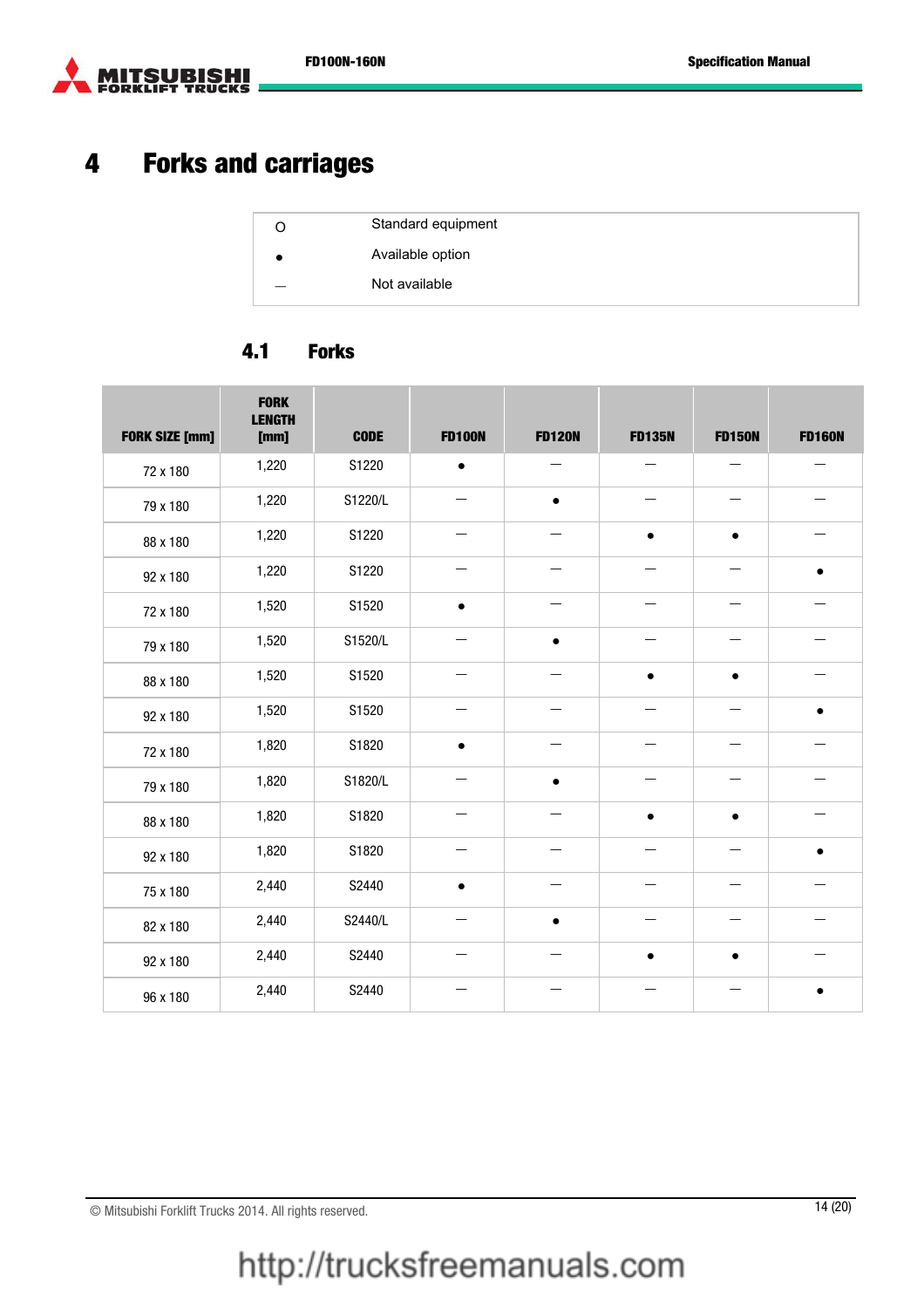



#### 4.2 Carriages

|                                                       | <b>CODE</b>        | <b>FD100N</b> | <b>FD120N</b> | <b>FD135N</b> | <b>FD150N</b> | <b>FD160N</b> |
|-------------------------------------------------------|--------------------|---------------|---------------|---------------|---------------|---------------|
| Shaft type                                            |                    |               |               |               |               |               |
| Carriage shaft 2,200 mm<br>For use with simplex mast. | SC <sub>22</sub> S |               |               | ٠             | $\bullet$     |               |
| Carriage shaft 2,400 mm<br>For use with simplex mast. | SC <sub>24</sub> S |               |               | $\bullet$     | $\bullet$     |               |

#### 4.3 Sideshifter

|                                     | <b>CODE</b>        | <b>FD100N</b> | <b>FD120N</b> | <b>FD135N</b> | <b>FD150N</b> | <b>FD160N</b> |
|-------------------------------------|--------------------|---------------|---------------|---------------|---------------|---------------|
| Integral sideshifter - Shaft type   |                    |               |               |               |               |               |
| Integral sideshifter shaft 2,200 mm | SS <sub>22</sub> S |               |               |               | ٠             |               |
| Integral sideshifter shaft 2,400 mm | SS <sub>24</sub> S |               |               |               | ٠             |               |

#### 4.4 Fork positioner

|                                                                           | <b>CODE</b> | <b>FD100N</b> | <b>FD120N</b> | <b>FD135N</b> | <b>FD150N</b> | <b>FD160N</b> |  |  |
|---------------------------------------------------------------------------|-------------|---------------|---------------|---------------|---------------|---------------|--|--|
| Integral fork positioner (simultaneous control) - Shaft type              |             |               |               |               |               |               |  |  |
| Integral simultaneous fork positioner shaft<br>type 2,200 mm              | IFP22S      |               |               |               |               |               |  |  |
| Integral simultaneous fork positioner shaft<br>type 2,400 mm              | IFP24S      |               |               |               |               |               |  |  |
| Integral fork positioner (independent control) - Shaft type               |             |               |               |               |               |               |  |  |
| Integral independent fork positioner shaft<br>type 2,200 mm               | ISIFP22IS   |               |               |               |               |               |  |  |
| Integral independent fork positioner shaft<br>type 2,400 mm               | ISIFP24IS   |               |               |               |               |               |  |  |
| Integral sideshifting fork positioner (simultaneous control) - Shaft type |             |               |               |               |               |               |  |  |
| Integral simultaneous sideshifting fork<br>positioner shaft type 2,200 mm | ISSFP22S    |               |               |               |               |               |  |  |
| Integral simultaneous sideshifting fork<br>positioner shaft type 2,400 mm | ISSFP24S    |               |               |               |               |               |  |  |

© Mitsubishi Forklift Trucks 2014. All rights reserved. 15 (20)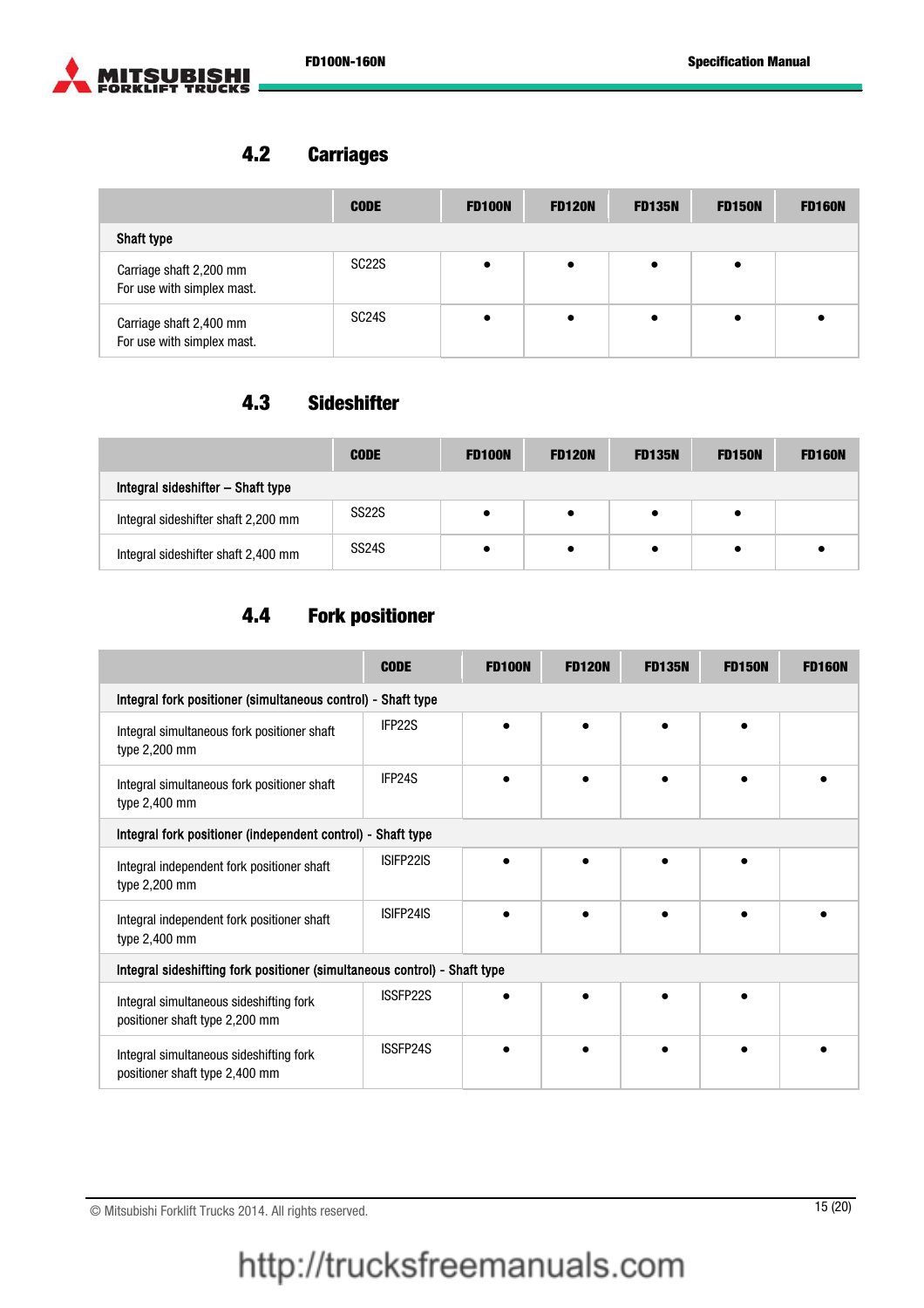

|                                                                          | <b>CODE</b> | <b>FD100N</b> | <b>FD120N</b> | <b>FD135N</b> | <b>FD150N</b> | <b>FD160N</b> |  |  |
|--------------------------------------------------------------------------|-------------|---------------|---------------|---------------|---------------|---------------|--|--|
| Integral sideshifting fork positioner (independent control) - Shaft type |             |               |               |               |               |               |  |  |
| Integral independent sideshifting fork<br>positioner shaft type 2,200 mm | ISSFP22IS   |               |               |               |               |               |  |  |
| Integral independent sideshifting fork<br>positioner shaft type 2,400 mm | ISSFP24IS   |               |               |               |               |               |  |  |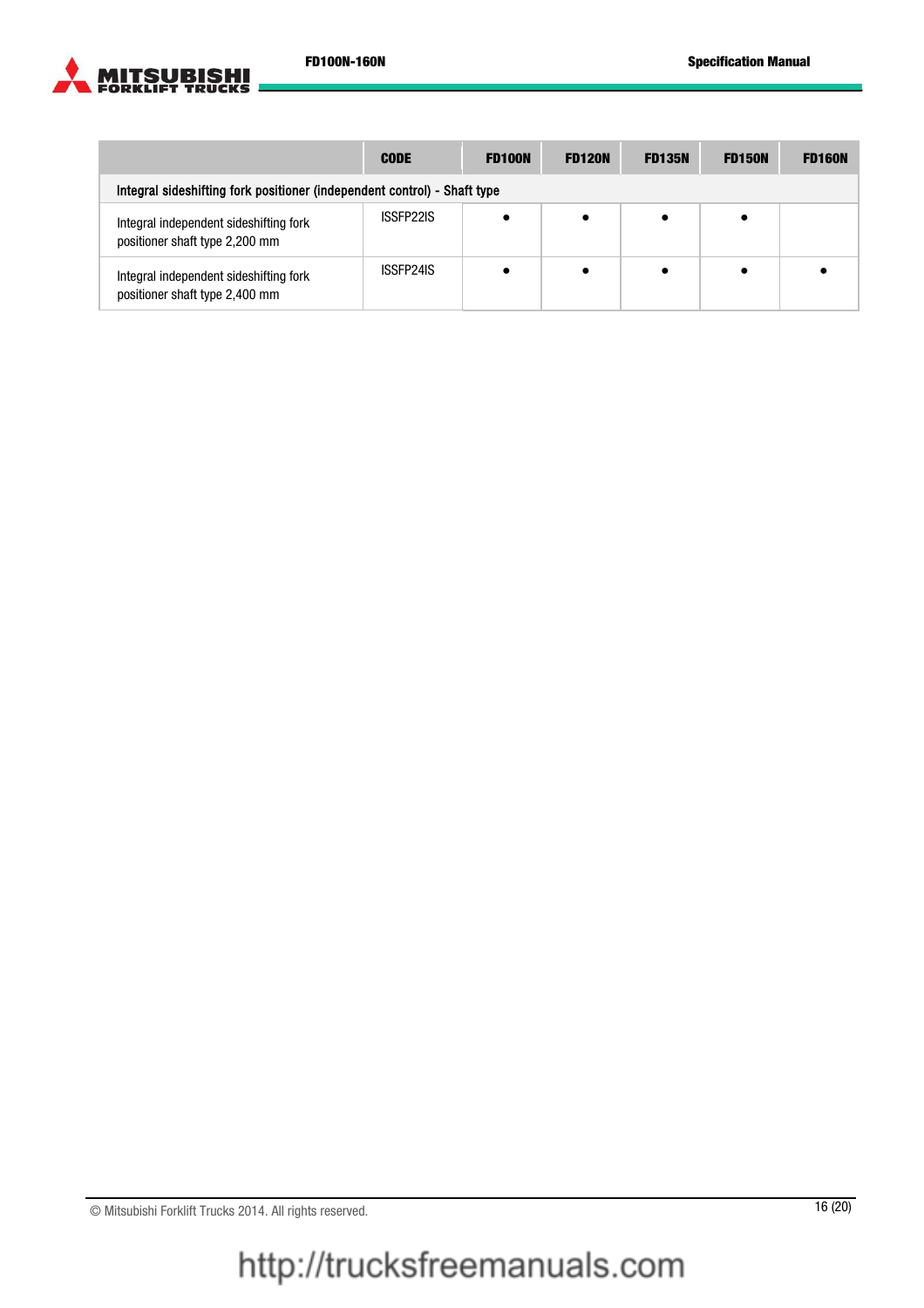



# 5 Mast capacity charts

#### 5.1 FD100N

| <b>MAST</b><br><b>TYPE</b> | h3<br>[mm] | h1<br>[mm] | h4<br>[mm] | h2/h5<br>[mm] | <b>Tilt</b><br>[deg]    | <b>PNEUMATIC 600 mm LC</b><br>[kg] |                    |                                  |                                          |  |
|----------------------------|------------|------------|------------|---------------|-------------------------|------------------------------------|--------------------|----------------------------------|------------------------------------------|--|
|                            |            |            |            |               |                         | <b>FORKS</b>                       | <b>SIDESHIFTER</b> | <b>FORK</b><br><b>POSITIONER</b> | <b>SIDESHIFTING</b><br><b>POSITIONER</b> |  |
| <b>Simplex</b>             |            |            |            |               |                         |                                    |                    |                                  |                                          |  |
| 2SP300                     | 3,072      | 3,087      | 4,486      | 72            | 15°F/12°B               | 10,000                             | 9,600              | 10,000                           | 9,600                                    |  |
| 2SP350                     | 3,572      | 3,337      | 4,986      | 72            | 15°F/12°B               | 10,000                             | 9,600              | 10,000                           | 9,600                                    |  |
| 2SP370                     | 3,772      | 3,437      | 5,186      | 72            | 15°F/12°B               | 10,000                             | 9,600              | 10,000                           | 9,600                                    |  |
| 2SP400                     | 4,072      | 3,587      | 5,486      | 72            | 15°F/12°B               | 10,000                             | 9,600              | 10,000                           | 9,600                                    |  |
| 2SP450                     | 4,572      | 3,837      | 5,986      | 72            | 15°F/12°B               | 10,000                             | 9,600              | 10,000                           | 9,600                                    |  |
| 2SP500                     | 5,072      | 4,087      | 6,486      | 72            | 15°F/12°B               | 10,000                             | 9,600              | 10,000                           | 9,600                                    |  |
| 2SP550                     | 5,572      | 4,337      | 6,986      | 72            | 15°F/12°B               | 10,000                             | 9,600              | 10,000                           | 9,600                                    |  |
| 2SP600                     | 6,072      | 4,637      | 7,486      | 72            | $6^{\circ}F/6^{\circ}B$ | 9,800                              | 9,200              | 9,800                            | 9,200                                    |  |
| 2SP660                     | 6,672      | 4,640      | 7,640      | 72            | $6^{\circ}F/6^{\circ}B$ | 9,400                              | 9,000              | 9,400                            | 9,000                                    |  |

#### 5.2 FD120N

| <b>MAST</b><br><b>TYPE</b> | h3<br>[mm] | h <sub>1</sub><br>[mm] | h4<br>[mm] | h2/h5<br>[mm] | <b>Tilt</b><br>[deg]           | <b>PNEUMATIC 600 mm LC</b><br>[kg] |                    |                                  |                                          |  |
|----------------------------|------------|------------------------|------------|---------------|--------------------------------|------------------------------------|--------------------|----------------------------------|------------------------------------------|--|
|                            |            |                        |            |               |                                | <b>FORKS</b>                       | <b>SIDESHIFTER</b> | <b>FORK</b><br><b>POSITIONER</b> | <b>SIDESHIFTING</b><br><b>POSITIONER</b> |  |
| <b>Simplex</b>             |            |                        |            |               |                                |                                    |                    |                                  |                                          |  |
| 2SP300                     | 3,072      | 3,087                  | 4,486      | 72            | $15^{\circ}$ F/12 $^{\circ}$ B | 12,000                             | 11,300             | 12,000                           | 11,300                                   |  |
| 2SP350                     | 3,572      | 3,337                  | 4,986      | 72            | 15°F/12°B                      | 12,000                             | 11,300             | 12,000                           | 11,300                                   |  |
| 2SP370                     | 3,772      | 3,437                  | 5,186      | 72            | 15°F/12°B                      | 12,000                             | 11,300             | 12,000                           | 11,300                                   |  |
| 2SP400                     | 4,072      | 3,587                  | 5,486      | 72            | 15°F/12°B                      | 12,000                             | 11,300             | 12,000                           | 11,300                                   |  |
| 2SP450                     | 4,572      | 3,837                  | 5,986      | 72            | $15^{\circ}$ F/12 $^{\circ}$ B | 12,000                             | 11,300             | 12,000                           | 11,300                                   |  |
| 2SP500                     | 5,072      | 4,087                  | 6,486      | 72            | 15°F/12°B                      | 12,000                             | 11,300             | 12,000                           | 11,300                                   |  |
| 2SP550                     | 5,572      | 4,337                  | 6,986      | 72            | 15°F/12°B                      | 12,000                             | 11,300             | 12,000                           | 11,300                                   |  |
| 2SP600                     | 6,072      | 4,637                  | 7,486      | 72            | $6^{\circ}F/6^{\circ}B$        | 11,800                             | 11,000             | 11,800                           | 11,000                                   |  |

© Mitsubishi Forklift Trucks 2014. All rights reserved. 17 (20)

# http://trucksfreemanuals.com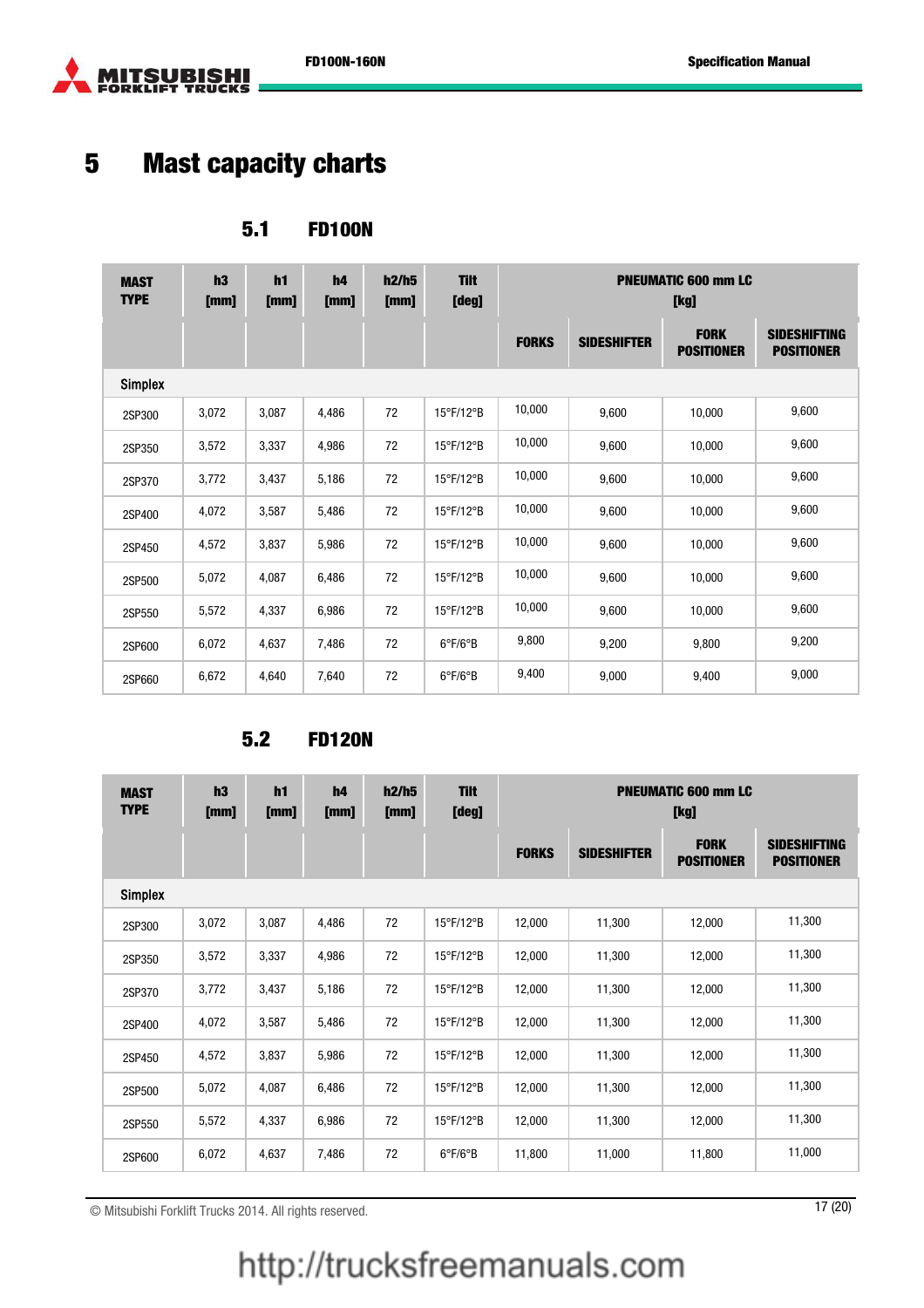

| 2SP660 | 0.220<br>6,672<br>$\sim$ | 4.640 | 7,690<br>. | $\overline{\phantom{a}}$ | $6^{\circ}$ F/6 $^{\circ}$ B<br>. | ,300<br>$\cdot$ $\cdot$ | 0,600 | ,300 | 10,600 |
|--------|--------------------------|-------|------------|--------------------------|-----------------------------------|-------------------------|-------|------|--------|
|--------|--------------------------|-------|------------|--------------------------|-----------------------------------|-------------------------|-------|------|--------|

#### 5.3 FD135N

| <b>MAST</b><br><b>TYPE</b> | h3<br>[mm] | h1<br>[mm] | h4<br>[mm] | h2/h5<br>[mm] | <b>Tilt</b><br>[deg]           | <b>PNEUMATIC 600 mm LC</b><br>[kg] |                    |                                  |                                          |  |
|----------------------------|------------|------------|------------|---------------|--------------------------------|------------------------------------|--------------------|----------------------------------|------------------------------------------|--|
|                            |            |            |            |               |                                | <b>FORKS</b>                       | <b>SIDESHIFTER</b> | <b>FORK</b><br><b>POSITIONER</b> | <b>SIDESHIFTING</b><br><b>POSITIONER</b> |  |
| <b>Simplex</b>             |            |            |            |               |                                |                                    |                    |                                  |                                          |  |
| 2SP300                     | 3,088      | 3,332      | 4,927      | 88            | 15°F/12°B                      | 13,500                             | 12,500             | 13,500                           | 12,500                                   |  |
| 2SP350                     | 3,588      | 3,632      | 5,427      | 88            | $15^{\circ}$ F/12 $^{\circ}$ B | 13,500                             | 12,500             | 13,500                           | 12,500                                   |  |
| 2SP370                     | 3,788      | 3,732      | 5,627      | 88            | 15°F/12°B                      | 13,500                             | 12,500             | 13,500                           | 12,500                                   |  |
| 2SP400                     | 4,088      | 3,882      | 5,927      | 88            | $15^{\circ}$ F/12 $^{\circ}$ B | 13,500                             | 12,500             | 13,500                           | 12,500                                   |  |
| 2SP450                     | 4,588      | 4,132      | 6,427      | 88            | 15°F/12°B                      | 13,500                             | 12,500             | 13,500                           | 12,500                                   |  |
| 2SP500                     | 5,088      | 4,382      | 6,927      | 88            | 15°F/12°B                      | 13,500                             | 12,500             | 13,500                           | 12,500                                   |  |
| 2SP550                     | 5,588      | 4,682      | 7,427      | 88            | 15°F/12°B                      | 13,500                             | 12,500             | 13,500                           | 12,500                                   |  |
| 2SP600                     | 6,088      | 4,932      | 7,927      | 88            | $6^{\circ}F/6^{\circ}B$        | 13,300                             | 12,100             | 13,300                           | 12,100                                   |  |
| 2SP660                     | 6,688      | 4,935      | 7,935      | 88            | $6^{\circ}F/6^{\circ}B$        | 12,800                             | 11,700             | 12,800                           | 11,700                                   |  |

#### 5.4 FD150N

| <b>MAST</b><br><b>TYPE</b> | h3<br>[mm] | h <sub>1</sub><br>[mm] | h4<br>[mm] | h2/h5<br>[mm] | <b>Tilt</b><br>[deg]           | <b>PNEUMATIC 600 mm LC</b><br>[kg] |                    |                                  |                                          |  |
|----------------------------|------------|------------------------|------------|---------------|--------------------------------|------------------------------------|--------------------|----------------------------------|------------------------------------------|--|
|                            |            |                        |            |               |                                | <b>FORKS</b>                       | <b>SIDESHIFTER</b> | <b>FORK</b><br><b>POSITIONER</b> | <b>SIDESHIFTING</b><br><b>POSITIONER</b> |  |
| <b>Simplex</b>             |            |                        |            |               |                                |                                    |                    |                                  |                                          |  |
| 2SP300                     | 3,088      | 3,332                  | 4,927      | 88            | 15°F/12°B                      | 15,000                             | 13,800             | 15,000                           | 13,800                                   |  |
| 2SP350                     | 3,588      | 3,632                  | 5,427      | 88            | 15°F/12°B                      | 15,000                             | 13,800             | 15,000                           | 13,800                                   |  |
| 2SP370                     | 3,788      | 3,732                  | 5,627      | 88            | 15°F/12°B                      | 15,000                             | 13,800             | 15,000                           | 13,800                                   |  |
| 2SP400                     | 4,088      | 3,882                  | 5,927      | 88            | 15°F/12°B                      | 15,000                             | 13,800             | 15,000                           | 13,800                                   |  |
| 2SP450                     | 4,588      | 4,132                  | 6,427      | 88            | 15°F/12°B                      | 15,000                             | 13,800             | 15,000                           | 13,800                                   |  |
| 2SP500                     | 5,088      | 4,382                  | 6,927      | 88            | 15°F/12°B                      | 13,500                             | 13,800             | 13,500                           | 13,800                                   |  |
| 2SP550                     | 5,588      | 4,682                  | 7,427      | 88            | $15^{\circ}$ F/12 $^{\circ}$ B | 15,000                             | 13,800             | 15,000                           | 13,800                                   |  |
| 2SP600                     | 6,088      | 4,932                  | 7,927      | 88            | $6^{\circ}$ F/6 $^{\circ}$ B   | 14,600                             | 13,400             | 14,600                           | 13,400                                   |  |

© Mitsubishi Forklift Trucks 2014. All rights reserved. 18 (20)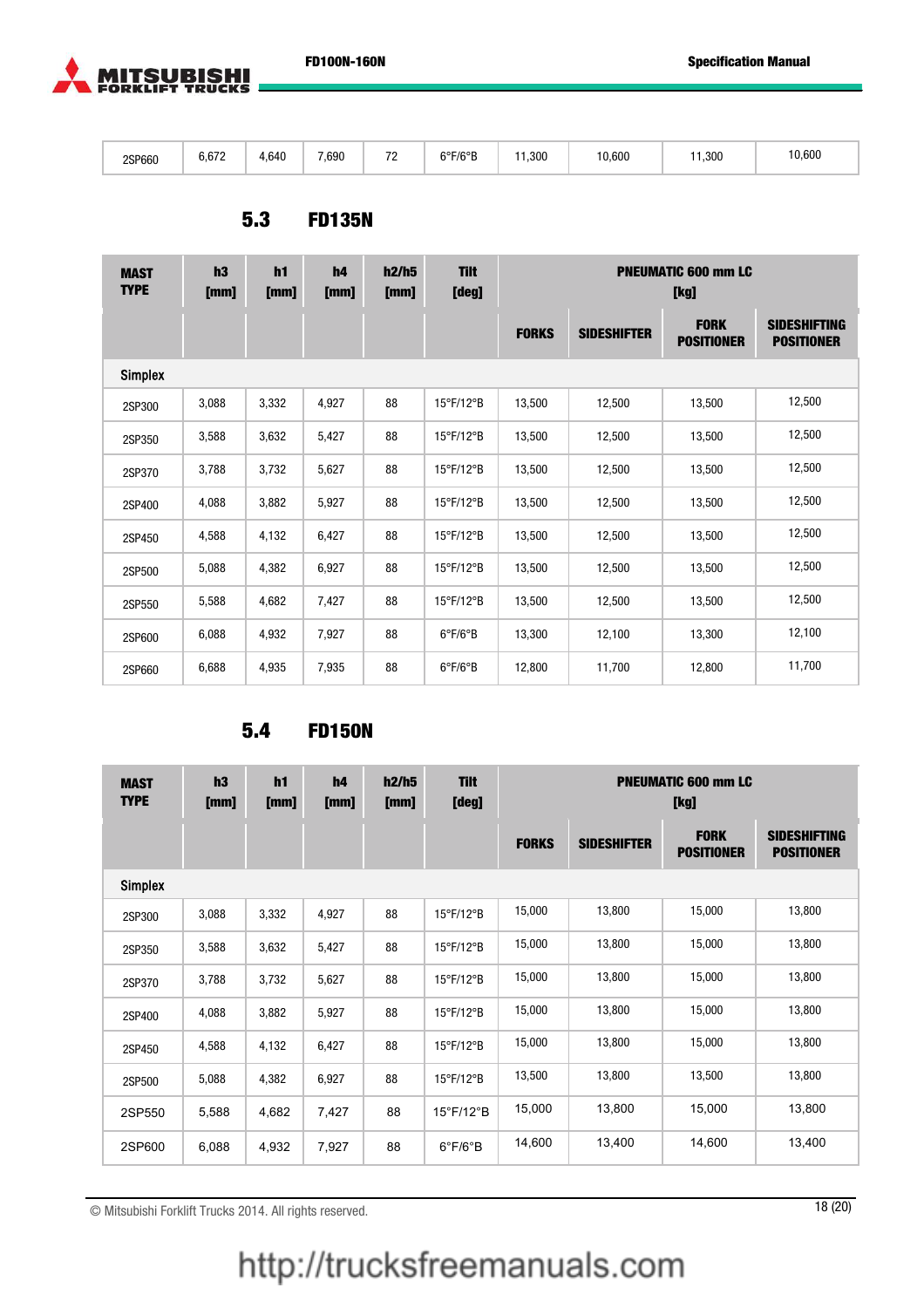

| 2SP660 | 6.688 | 4.03F<br>1. JU | 7,935<br>. | 0 <sub>0</sub><br>öö | COLICOD<br>F/r<br>$\cdot$ | .200<br>ıΔ<br>. | 2,000 | 14,200 | 12,000 |
|--------|-------|----------------|------------|----------------------|---------------------------|-----------------|-------|--------|--------|
|--------|-------|----------------|------------|----------------------|---------------------------|-----------------|-------|--------|--------|

#### 5.5 FD160N

| <b>MAST</b><br><b>TYPE</b> | h3<br>[mm] | h <sub>1</sub><br>[mm] | h4<br>[mm] | h2/h5<br>[mm] | <b>Tilt</b><br>[deg]          | <b>PNEUMATIC 600 mm LC</b><br>[kg] |                    |                                  |                                          |  |
|----------------------------|------------|------------------------|------------|---------------|-------------------------------|------------------------------------|--------------------|----------------------------------|------------------------------------------|--|
|                            |            |                        |            |               |                               | <b>FORKS</b>                       | <b>SIDESHIFTER</b> | <b>FORK</b><br><b>POSITIONER</b> | <b>SIDESHIFTING</b><br><b>POSITIONER</b> |  |
| <b>Simplex</b>             |            |                        |            |               |                               |                                    |                    |                                  |                                          |  |
| 2SP300                     | 3,092      | 3,530                  | 4,927      | 92            | 15°F/12°B                     | 16,000                             | 14,600             | 16,000                           | 14,600                                   |  |
| 2SP350                     | 3,592      | 3,780                  | 5,427      | 92            | $15^{\circ}$ /12 $^{\circ}$ B | 16,000                             | 14,600             | 16,000                           | 14,600                                   |  |
| 2SP370                     | 3,792      | 3,880                  | 5,627      | 92            | 15°F/12°B                     | 16,000                             | 14,600             | 16,000                           | 14,600                                   |  |
| 2SP400                     | 4,092      | 4,030                  | 5,927      | 92            | 15°F/12°B                     | 16,000                             | 14,600             | 16,000                           | 14,600                                   |  |
| 2SP450                     | 4,592      | 4,280                  | 6,427      | 92            | 15°F/12°B                     | 16,000                             | 14,600             | 16,000                           | 14,600                                   |  |
| 2SP500                     | 5,092      | 4,530                  | 6,927      | 92            | 15°F/12°B                     | 16,000                             | 14,600             | 16,000                           | 14,600                                   |  |
| 2SP550                     | 5,592      | 4,830                  | 7,427      | 92            | 15°F/12°B                     | 16,000                             | 14,600             | 16,000                           | 14,600                                   |  |
| 2SP600                     | 6,092      | 5,080                  | 7,585      | 92            | $6^{\circ}F/6^{\circ}B$       | 15,800                             | 14,500             | 15,800                           | 14,600                                   |  |
| 2SP660                     | 6,692      | 5,430                  | 8,527      | 92            | $6^{\circ}F/6^{\circ}B$       | 15,200                             | 12,100             | 15,200                           | 14,500                                   |  |

© Mitsubishi Forklift Trucks 2014. All rights reserved. 19 (20)